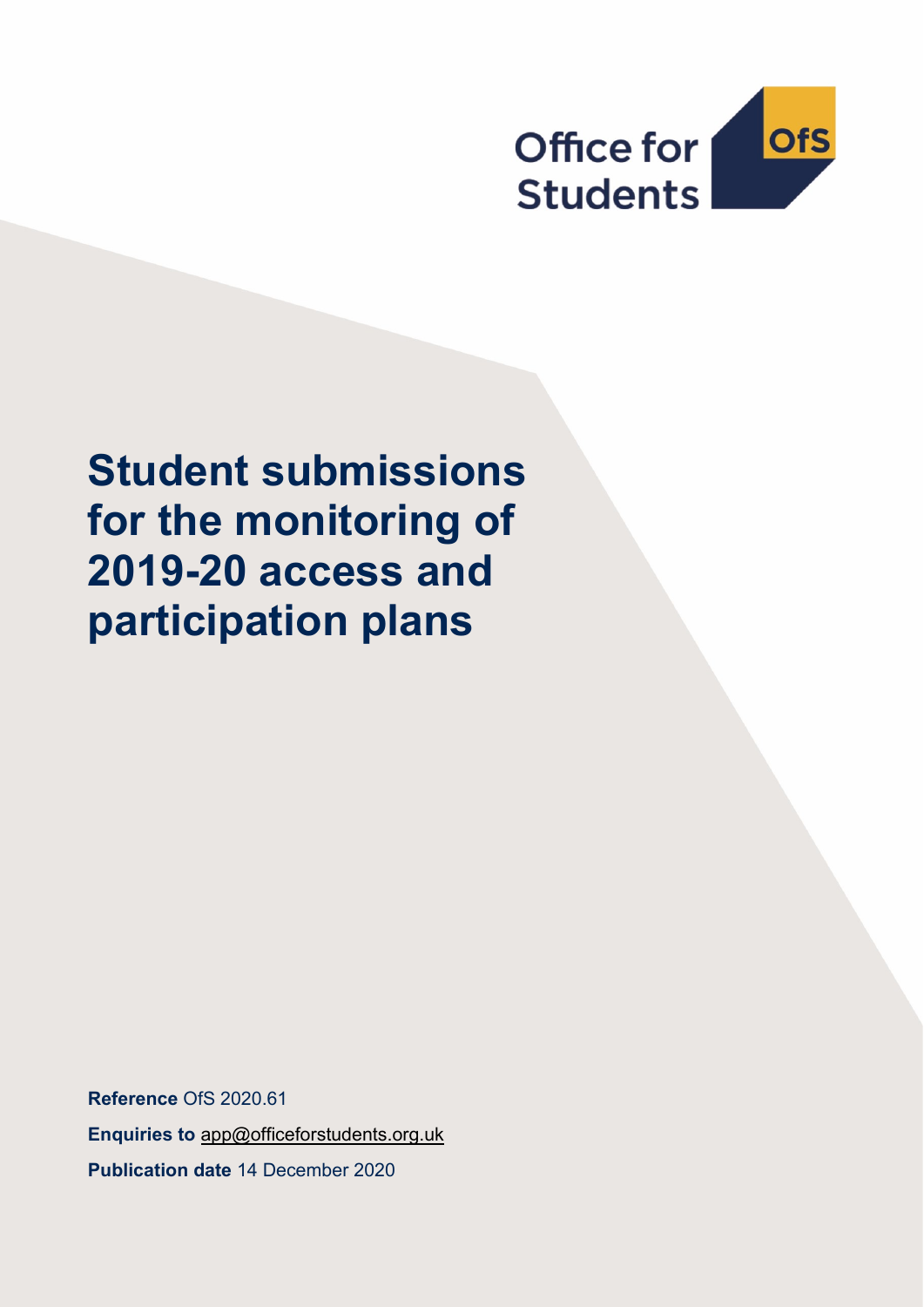## **Contents**

| <b>Introduction</b>                   | $\mathbf{2}$      |
|---------------------------------------|-------------------|
| 1. Nominate a representative          | $\overline{7}$    |
| 2. Information gathering              | 8                 |
| 3. Talk to your university or college | $12 \overline{ }$ |
| 4. Produce and submit your report     | 14                |
| <b>Key definitions</b>                | 17                |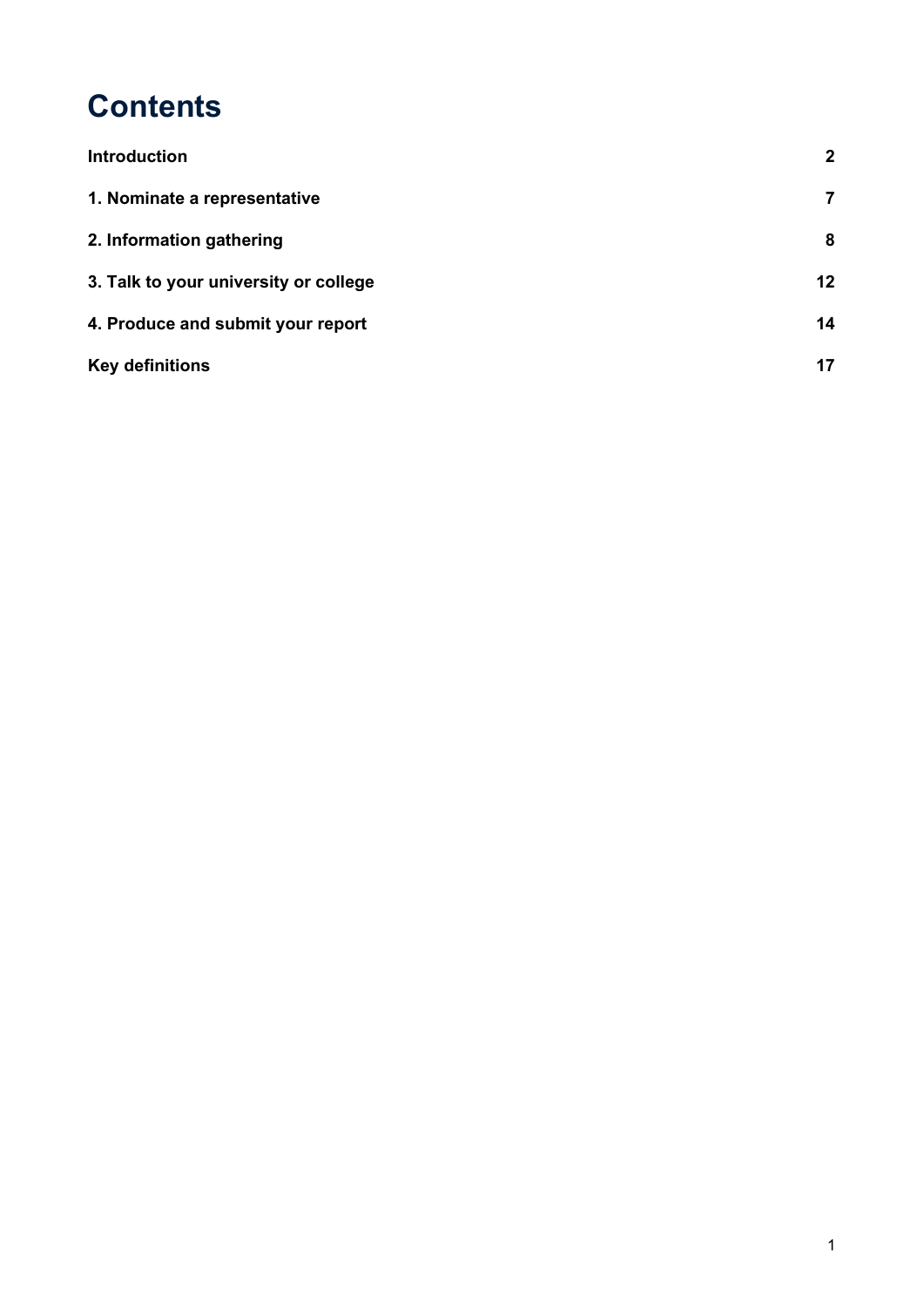## <span id="page-2-0"></span>**Introduction**

This guidance explains how students can complete a report on the progress their university or college has made in delivering its 2019-20 access and participation plan.

The student submission forms part of the way the Office for Students monitors access and participation plans at the universities and colleges it regulates.<sup>1</sup> Access and participation plan regulation is part of the wider OfS approach to university and college regulation.<sup>2</sup>

#### **Who should read this guide?**

This introduction is aimed at any student who is considering taking part in the student submission at their university or college as part of the Office for Students' (OfS) monitoring of 2019-20 access and participation plans.

If you would like to take part, the first step to completing a student submission is to nominate a student representative. This individual will coordinate and submit the final report.

See 'Nominate a representative' (below)

### **What is the student submission?**

The Office for Students regulates universities and colleges in England. As part of our work we aim to make sure that higher education is as fair and equal as it can be.

However, some groups of students don't have the same opportunities as others or are underrepresented<sup>3</sup> in higher education. We have therefore developed a bold new approach to support access and participation in higher education.<sup>4</sup>

Access and participation plans<sup>5</sup> set out how individual universities and colleges will improve equality of opportunity<sup>6</sup> for underrepresented groups to access, succeed in, and progress from higher education. They include:

<sup>1</sup> More information about the outcomes of our consultation relating to our approach to access and participation in higher education can be found [at](https://www.officeforstudents.org.uk/publications/a-new-approach-to-regulating-access-and-participation-in-english-higher-education-consultation-outcomes/) [www.officeforstudents.org.uk/publications/a-new-approach](http://www.officeforstudents.org.uk/publications/a-new-approach-to-regulating-access-and-participation-in-english-higher-education-consultation-outcomes/)[to-regulating-access-and-participation-in-english-higher-education-consultation-outcomes/](http://www.officeforstudents.org.uk/publications/a-new-approach-to-regulating-access-and-participation-in-english-higher-education-consultation-outcomes/)

<sup>2</sup> More information about our initial and general ongoing conditions of registration can be found at [www.officeforstudents.org.uk/advice-and-guidance/regulation/conditions-of-registration/](http://www.officeforstudents.org.uk/advice-and-guidance/regulation/conditions-of-registration/)

<sup>&</sup>lt;sup>3</sup> See Key definitions.

<sup>4</sup> See [www.officeforstudents.org.uk/advice-and-guidance/promoting-equal-opportunities/our-approach-to](http://www.officeforstudents.org.uk/advice-and-guidance/promoting-equal-opportunities/our-approach-to-access-and-participation/)[access-and-participation/](http://www.officeforstudents.org.uk/advice-and-guidance/promoting-equal-opportunities/our-approach-to-access-and-participation/)

<sup>5</sup> See [www.officeforstudents.org.uk/advice-and-guidance/promoting-equal-opportunities/access-and](http://www.officeforstudents.org.uk/advice-and-guidance/promoting-equal-opportunities/access-and-participation-plans/)[participation-plans/](http://www.officeforstudents.org.uk/advice-and-guidance/promoting-equal-opportunities/access-and-participation-plans/)

<sup>6</sup> See [www.officeforstudents.org.uk/for-students/help-tackle-inequality/](http://www.officeforstudents.org.uk/for-students/help-tackle-inequality/)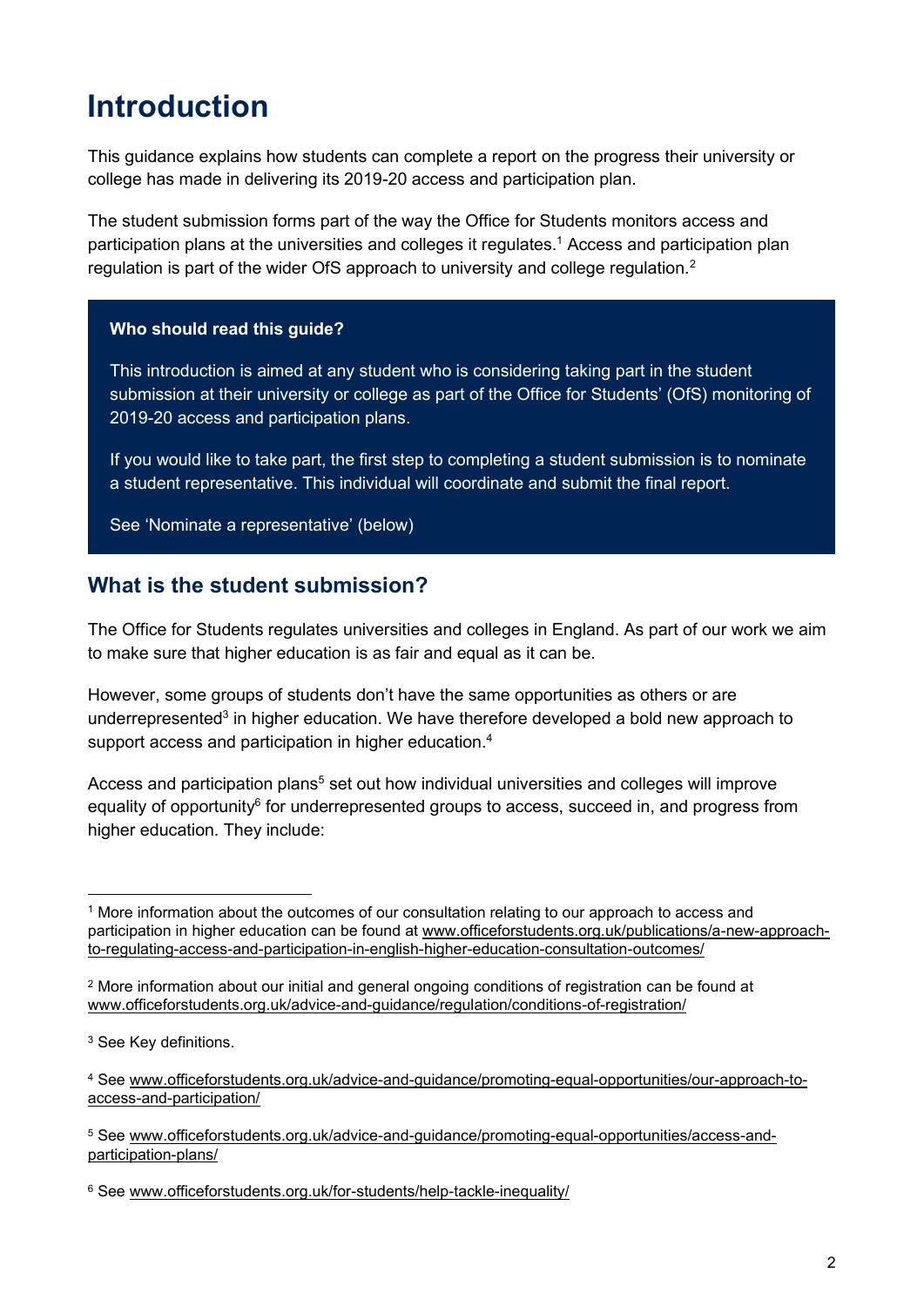- your university or college's ambition for change
- what it plans to do to achieve that change
- the targets it has set
- the investment it will make to deliver the plan.

To make sure these plans are delivered, we monitor universities and colleges on an annual basis.<sup>7</sup> To gain a full picture of the performance of each university or college, we consider information from the university or college and its students.

This includes among other information:

#### a. **Monitoring return**

We ask all universities and colleges with an access and participation plan to submit a monitoring return. In this report, each university or college will tell us about the progress it has made in delivering its access and participation plan.

#### b. **Student submission**

The student submission is an independent and optional report which enables students to reflect and comment on progress made by their university or college in delivering its access and participation plan. It is very important that each university and college has 'critical friends' to help it achieve the aims in its access and participation plans, and we want students to be able to perform this role.

#### **Why are student submissions important?**

At the OfS, protecting and promoting equality of opportunity for students is at the heart of our work. We believe that through student submissions, we will be able to gain a better picture of the progress being made at universities and colleges.

We also believe that students are well placed to tell us about the experiences of underrepresented students, and whether their university or college is working with them effectively.

By completing a submission, students will make sure that their opinions and experiences, and the perspectives of their fellow students, are listened to and taken into account in any decisions we make about their university or college. In addition, working on a student submission will give students the opportunity to develop new skills and knowledge which may serve them well in the future.

By the time they submit their report, we hope that the students who take part will have:

• developed an understanding of the equality gaps<sup>8</sup> at their university or college

 $7$  More information about our approach to monitoring access and participation plans can be found at [www.officeforstudents.org.uk/advice-and-guidance/promoting-equal-opportunities/access-and-participation](http://www.officeforstudents.org.uk/advice-and-guidance/promoting-equal-opportunities/access-and-participation-plan-monitoring/)[plan-monitoring/](http://www.officeforstudents.org.uk/advice-and-guidance/promoting-equal-opportunities/access-and-participation-plan-monitoring/)

<sup>8</sup> See Key definitions.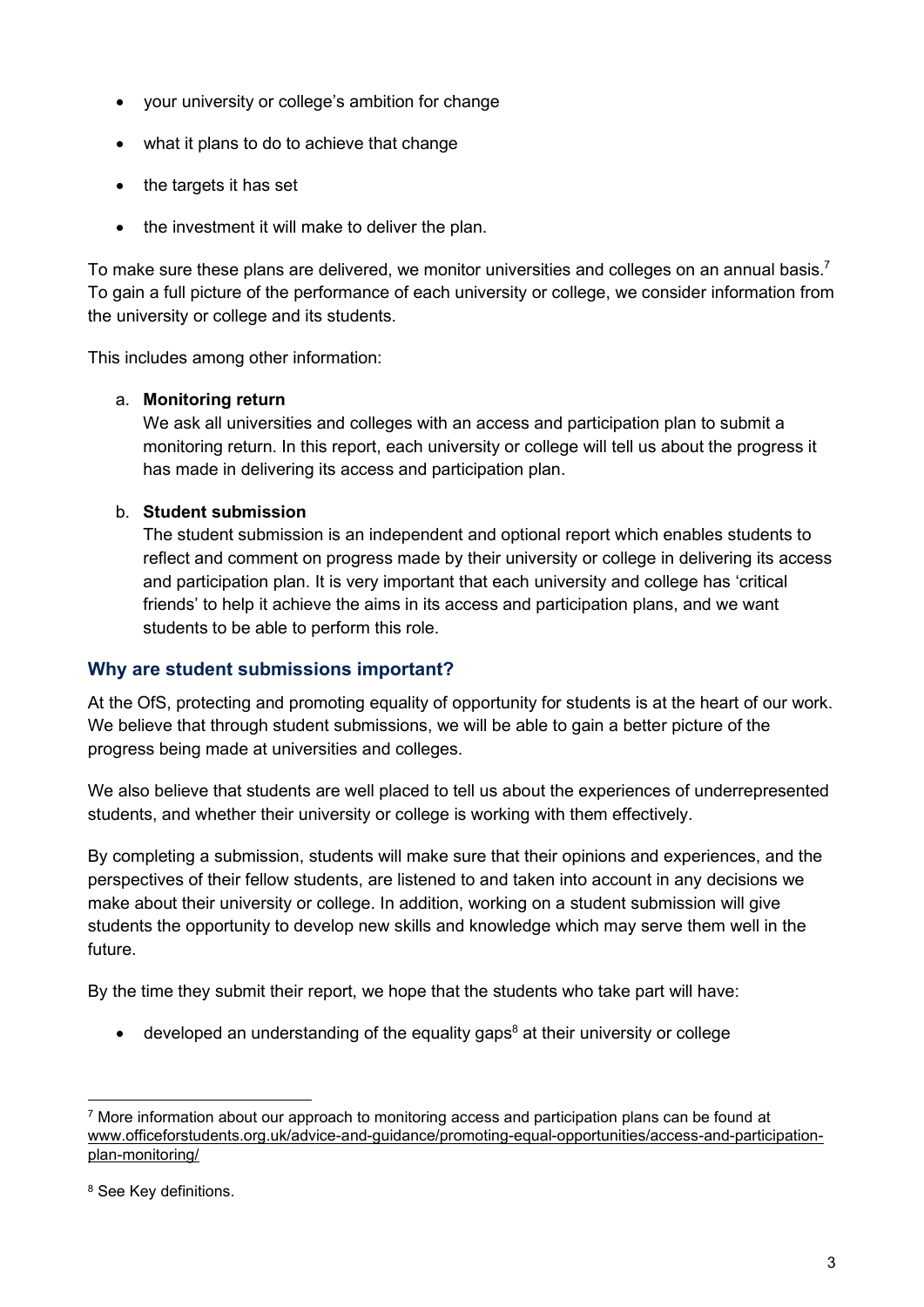- developed their understanding of the work their university or college is doing to improve access and participation
- acted as a 'champion' for their university or college in areas where it is performing well, and a 'critical friend' in areas where progress has been limited
- consulted with a diverse group of fellow students to find out more about their experiences, and advocated for them with their university or college.

#### **Which access and participation plan should we be looking at to complete a student submission?**

The focus of this guide is your university or college's approved 2019-20 access and participation plan.

Access and participation plans cover most home (UK) and EU students<sup>9</sup> on undergraduate courses, and those undertaking initial teacher training at a postgraduate level. They must be approved by the OfS Director for Fair Access and Participation, as set out in the Higher Education and Research Act 2017 (HERA).<sup>10</sup>

Please note that any commitments that your university or college made about the fees it charges or the financial support it gives to students outlined in the access and participation plan are specific to those who started their studies in the 2019-20 academic year.

#### **Should we work with our university or college to complete a student submission?**

The student submission is an independent and optional report written by students. However, we encourage you to have a conversation with your university or college while you are developing your submission. The university or college should be able to tell you about its progress in meeting the targets and commitments set out in its 2019-20 access and participation plan, and should support you to get the most out of taking part.

#### **Who will submit the student submission to the OfS?**

A nominated student representative will submit the student submission to the OfS. The nominated student representative will provide their contact details as part of the submission process. But the person taking the role of student representative does not mean that they are expected to write the entire submission.

<sup>9</sup> More information about 'qualifying students' and 'qualifying courses' can be found in Regulatory Notice 1 (2018.03) at [www.officeforstudents.org.uk/publications/regulatory-notice-1-access-and-participation-plan](http://www.officeforstudents.org.uk/publications/regulatory-notice-1-access-and-participation-plan-guidance/)[guidance/](http://www.officeforstudents.org.uk/publications/regulatory-notice-1-access-and-participation-plan-guidance/)

<sup>10</sup> See [www.legislation.gov.uk/ukpga/2017/29/contents/enacted](http://www.legislation.gov.uk/ukpga/2017/29/contents/enacted)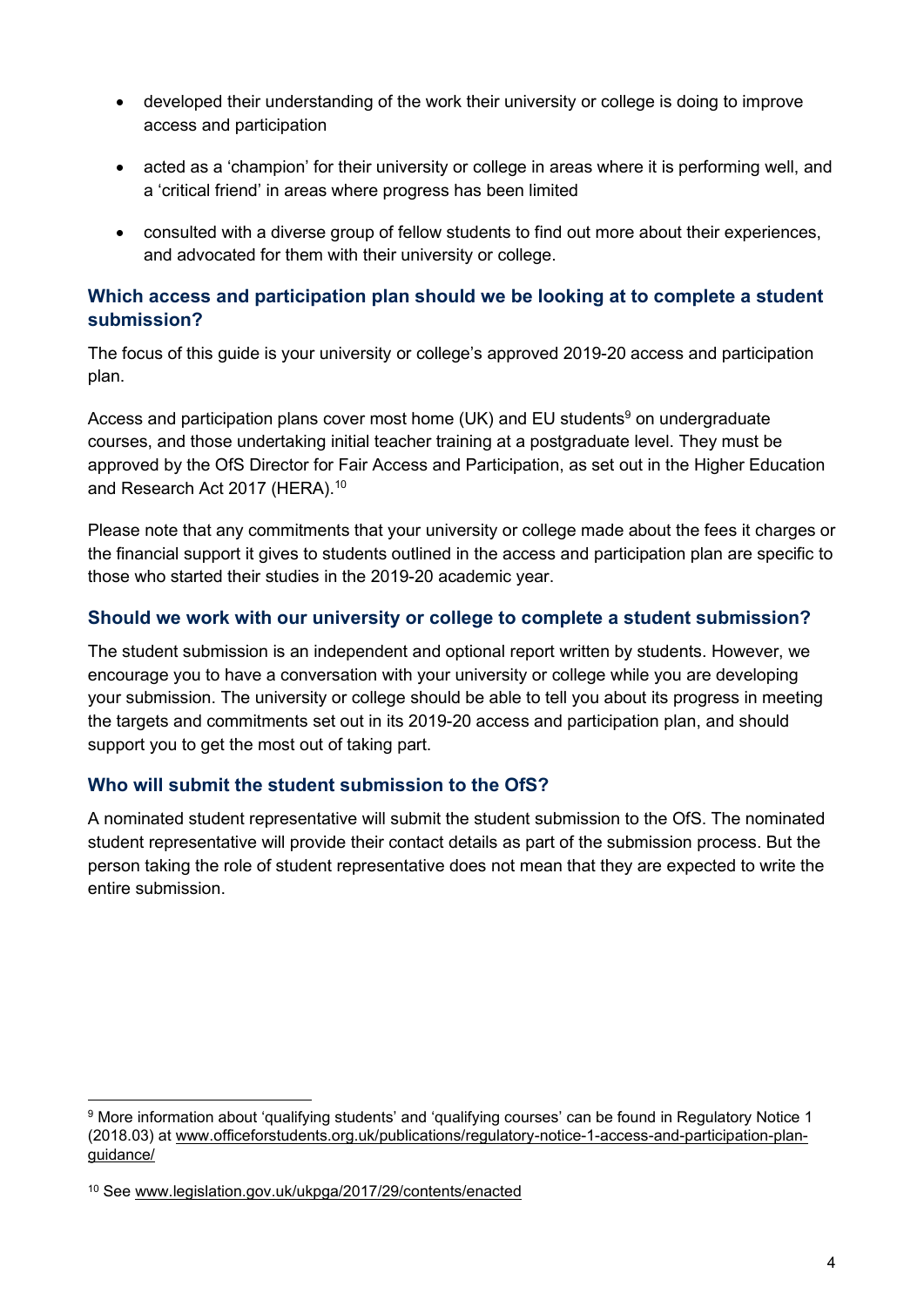#### **How will the information we provide be used?**

We will consider your submission carefully alongside your university or college's monitoring return. This will inform our general approach to our regulation of access and participation plans.<sup>11</sup>

In a small number of cases, we may come back to the student representative to clarify what has been said. This may happen if your student submission says something we are concerned about or differs greatly from the monitoring return submitted by your university or college.

Please note that we do not have a direct role in dealing with individual disputes between students and universities/colleges. 12

#### **Will the student submission be published?**

Your student submission may be published by your university or college. Your university or college will ensure that your student submission and data is processed in a way that is consistent with data protection law.

#### **Will universities and colleges be able to respond to the OfS on what students have said in the student submissions?**

Yes, your university or college may provide a response to the OfS on what you have said in your student submission. This is why we encourage both students and universities or colleges to be open about what they have said in their reports.

#### **Will you be asking about the impacts of the Coronavirus pandemic in the student submission?**

For the monitoring of 2019-20 access and participation plans, both the monitoring return (submitted by each university and college) and the student submission (submitted by students) will ask about how the coronavirus (COVID-19 pandemic has impacted on universities and colleges and its students. We are also interested to understand how the COVID-19 pandemic has affected the delivery of the plans. Completing this section of the student submission is entirely optional.

We are asking about the COVID-19 pandemic because we are aware that this may have disproportionately affected students from underrepresented groups and may also have impacted on the ability of universities and colleges to deliver access and participation plans. We need to gather this information to understand the impacts COVID-19 has had on specific groups, and to ensure that targets and commitments for underrepresented students remain on track in future years.

<sup>&</sup>lt;sup>11</sup> More information about our approach to monitoring access and participation plans can be found at [www.officeforstudents.org.uk/advice-and-guidance/promoting-equal-opportunities/access-and-participation](http://www.officeforstudents.org.uk/advice-and-guidance/promoting-equal-opportunities/access-and-participation-plan-monitoring/)[plan-monitoring/](http://www.officeforstudents.org.uk/advice-and-guidance/promoting-equal-opportunities/access-and-participation-plan-monitoring/)

<sup>&</sup>lt;sup>12</sup> For more information about how to raise individual disputes, please see [www.officeforstudents.org.uk/contact/complaints-and-notifications/making-a-complaint-to-a-higher-education](http://www.officeforstudents.org.uk/contact/complaints-and-notifications/making-a-complaint-to-a-higher-education-provider/)[provider/](http://www.officeforstudents.org.uk/contact/complaints-and-notifications/making-a-complaint-to-a-higher-education-provider/)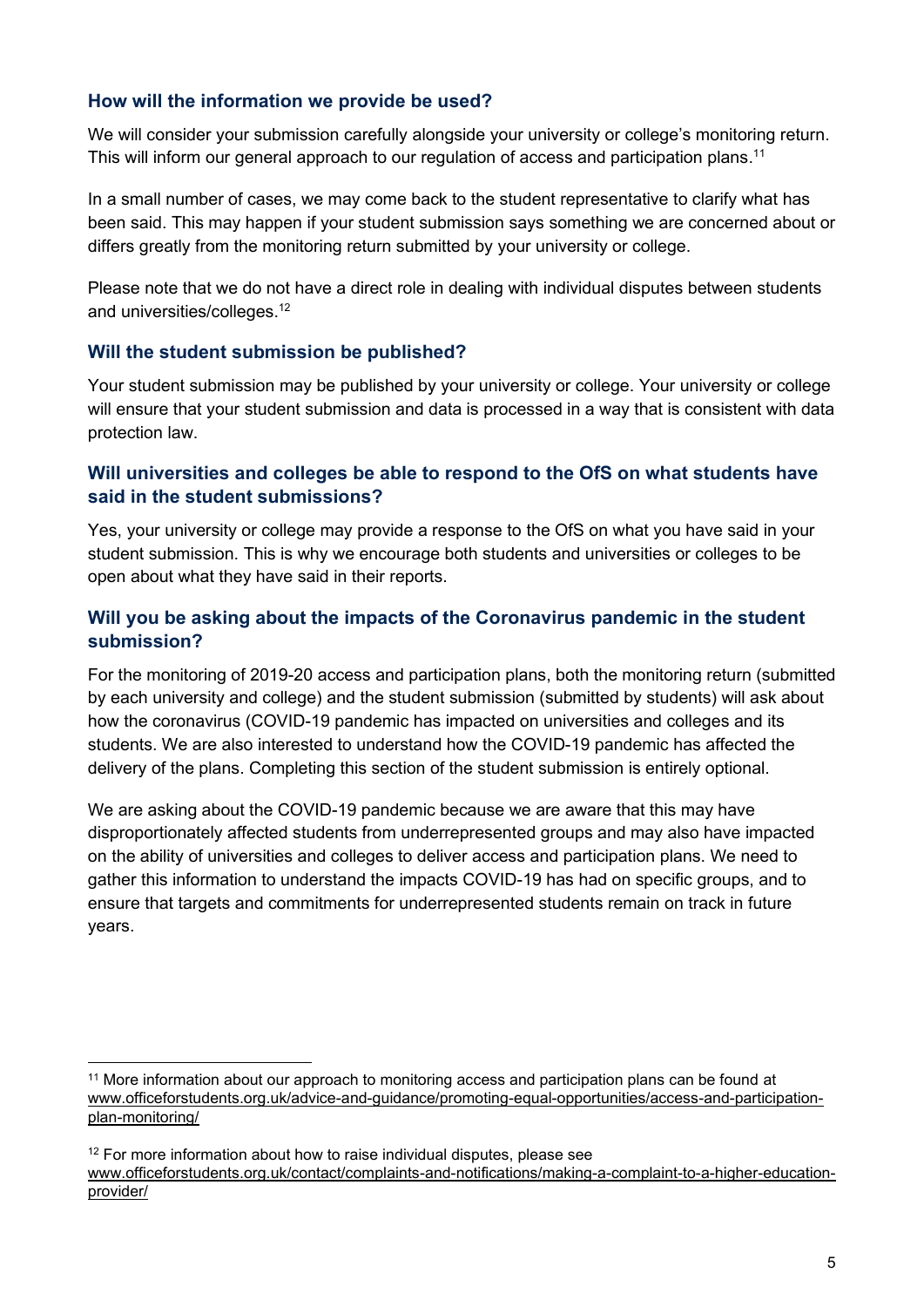## **The rest of this guide**

The rest of the information in this guide explains how students can develop and submit their student submission.

#### **Find out more**

- About the Office for Students [www.officeforstudents.org.uk/about/](http://www.officeforstudents.org.uk/about/)
- Tackling inequality in higher education video [www.youtube.com/watch?v=03U6ZLojiFk&feature=emb\\_title](http://www.youtube.com/watch?v=03U6ZLojiFk&feature=emb_title)
- The OfS approach to access and participation [www.officeforstudents.org.uk/advice-and-guidance/promoting-equal-opportunities/our](http://www.officeforstudents.org.uk/advice-and-guidance/promoting-equal-opportunities/our-approach-to-access-and-participation/)[approach-to-access-and-participation/](http://www.officeforstudents.org.uk/advice-and-guidance/promoting-equal-opportunities/our-approach-to-access-and-participation/)
- What are access and participation plans [www.officeforstudents.org.uk/advice-and-guidance/promoting-equal](http://www.officeforstudents.org.uk/advice-and-guidance/promoting-equal-opportunities/access-and-participation-plans/)[opportunities/access-and-participation-plans/](http://www.officeforstudents.org.uk/advice-and-guidance/promoting-equal-opportunities/access-and-participation-plans/)
- Higher Education and Research Act 2017 [www.legislation.gov.uk/ukpga/2017/29/contents/enacted](http://www.legislation.gov.uk/ukpga/2017/29/contents/enacted)
- The OfS 'regulatory framework' [www.officeforstudents.org.uk/advice-and-guidance/regulation/the-regulatory-framework](http://www.officeforstudents.org.uk/advice-and-guidance/regulation/the-regulatory-framework-for-higher-education-in-england/)[for-higher-education-in-england/](http://www.officeforstudents.org.uk/advice-and-guidance/regulation/the-regulatory-framework-for-higher-education-in-england/)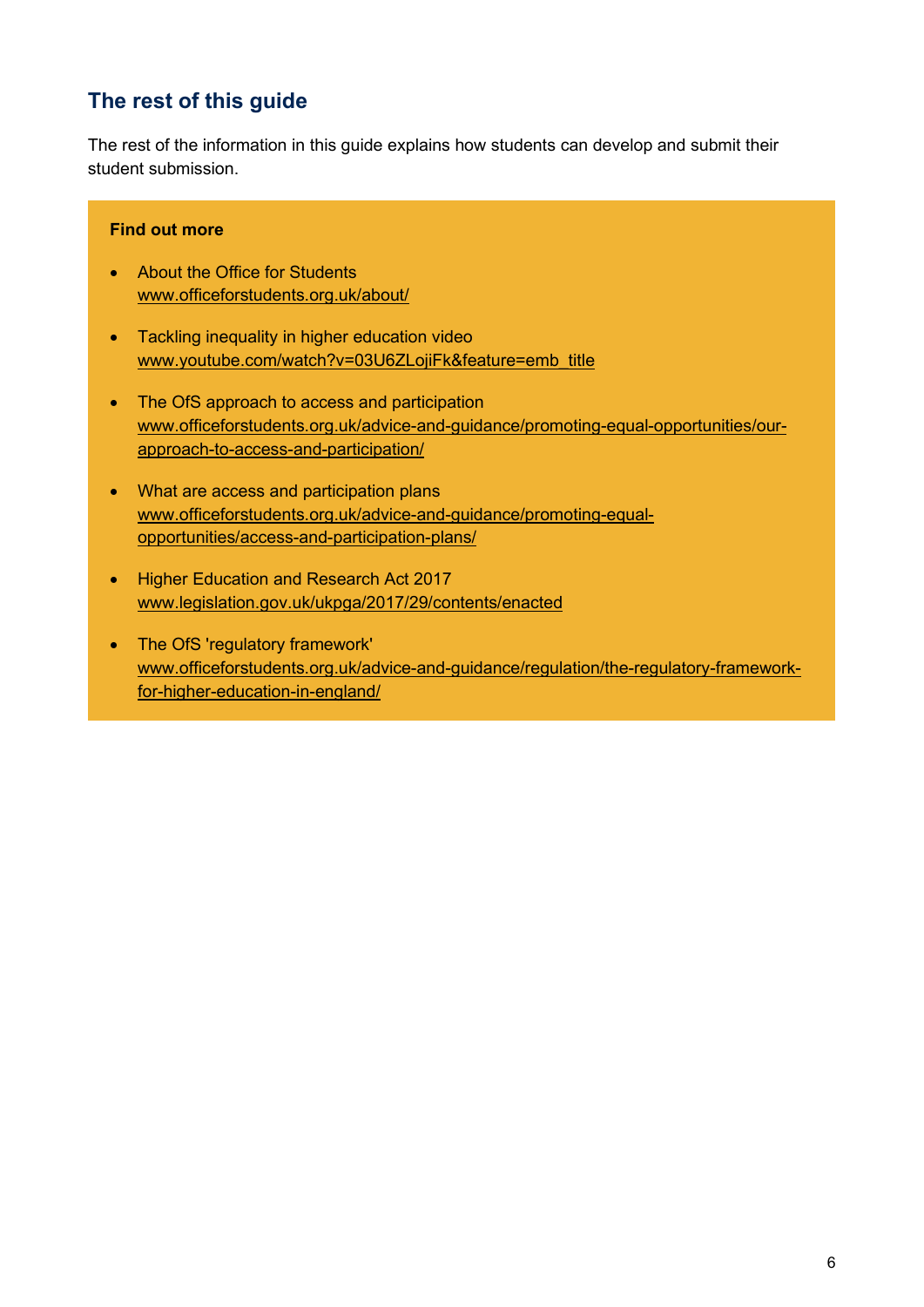## <span id="page-7-0"></span>**1. Nominate a representative**

The first stage of the process is to nominate a student representative, who will be the lead contact for the student submission.

The nominated individual will coordinate and submit the final report but they should work with their student body to canvas opinions and produce the student submission.

This means they should not work on their own but draw on the experience and help of a diverse range of students.

It is important that your university or college knows who your student representative is, so it can provide you with any information you need, and support you to get the most out of taking part.

The student representative can be:

- a staff member of the students' union or representative body, such as the president or vicepresident
- a current student in any year of study.

Each university or college can **only nominate one representative.**

### **How to tell us who your representative is**

Once you have nominated a student representative:

- Either the nominated individual or the university or college should email [app@officeforstudents.org.uk](mailto:app@officeforstudents.org.uk) to tell us who this will be.
- We will then send the student representative a link to the student submission survey.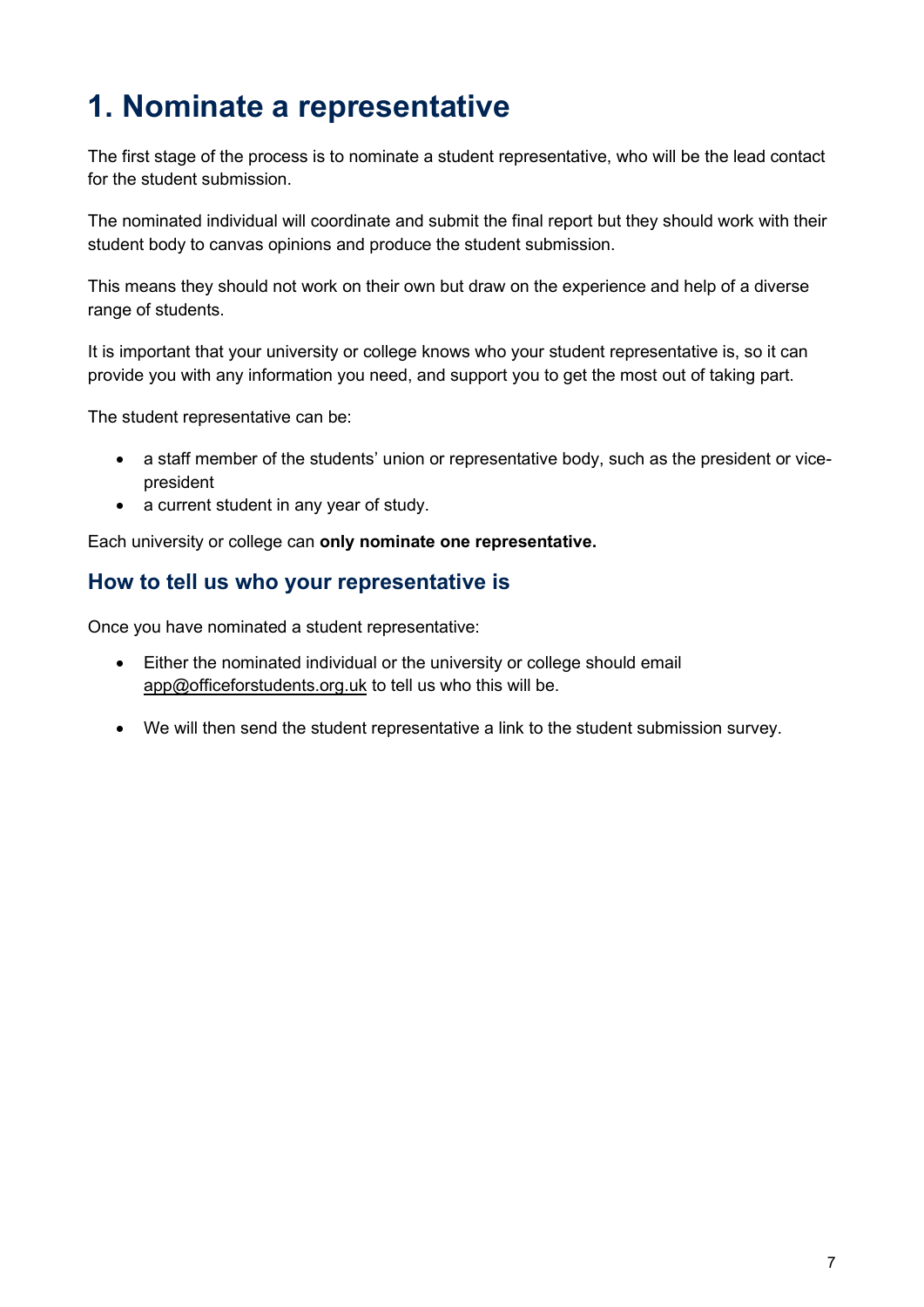## <span id="page-8-0"></span>**2. Information gathering**

Before you produce your submission, we recommend that you gather some information. We suggest that you:

### **1. Read your university or college's 2019-20 access and participation plan**

You should read your university or college's 2019-20 access and participation plan. Most 2019-20 access and participation plans follow the same structure, with six main areas listed below:

- assessment of current performance
- ambition and strategy
- targets
- access, success and progression measures
- investment
- provision of information.

We suggest that you focus on the following areas and consider the extent to which your university or college has made progress against them:

- ambition and strategy
- targets
- access, success and progression measures.

#### **Targets**

The targets<sup>13</sup> section outlines the milestones that your university or college aimed to hit in the year 2019-20. A copy of the targets is also available at the back of the plan. Targets should be focused on areas where your university or college has identified an equality gap<sup>14</sup> in relation to access, success or progression. For example:

- Where a university or college has identified that more disabled students are dropping out than students with no known disability, you may see a target aiming to close the gap in continuation between disabled students and students with no known disability
- Where a university or college has identified that fewer black students are progressing into highly skilled employment or further study than white students, you may see a target aiming to close the gap in employment outcomes between black and white students.

#### **Access, success and progression measures**

The access, success and progression measures<sup>15</sup> section of the plan outlines your university or college's planned activities for 2019-20 to support it in achieving its targets.

• To use the first example above, where a university or a college is aiming to close the gap in dropout rates (continuation) between disabled students and students with no known

<sup>&</sup>lt;sup>13</sup> See Key definitions.

<sup>&</sup>lt;sup>14</sup> See Key definitions.

<sup>&</sup>lt;sup>15</sup> See Key definitions.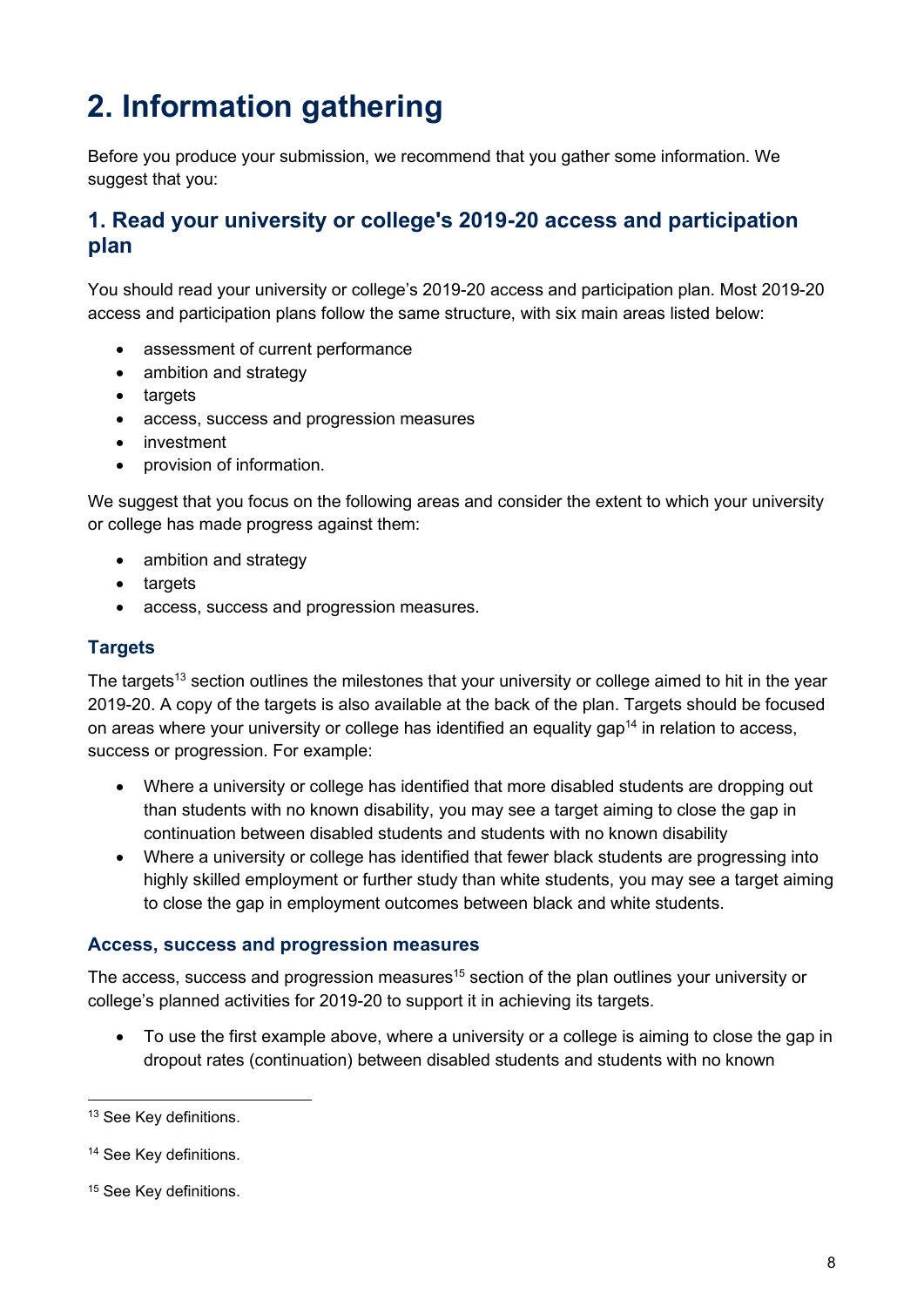disability, it might deliver activities such as specialist welfare and disability support, lecture capture to enable students to catch up on lectures if they are not able to attend in person, or an early arrival induction week to better support disabled students.

• To use the second example above, where a university or college is aiming to improve the employment outcomes of black students, it might offer activities aiming to connect students with role models in the alumni community, or deliver targeted careers events, interview workshops and CV clinics.

#### **Working with other students**

Your university or college may have made commitments to work with its students on the development and delivery of its plan. Information about student consultation<sup>16</sup> and involvement can usually be found in the ambition and strategy section of the plan, and may include activities such as committing to creating a student advisory panel, involving students in curriculum design, or forming focus groups for each of the underrepresented groups.

### **2. Canvas opinions from a diverse range of students**

In gathering information, you should aim to draw on the experiences of a diverse range of students.<sup>17</sup> Ideally you should ask underrepresented<sup>18</sup> groups and all year groups to participate.

Although the student representative submits the report, it should represent the experiences of the student community at their university or college.

To canvas the opinions of different students, you could approach your students' union if you have one. They may be able to help by contacting other students who want to take part.

If you do not have a students' union and you are struggling to get in touch with other students, you could ask the person responsible for your university or college's access and participation plan to put you in touch with other students. If you're not sure who this person is, you can email [app@officeforstudents.org.uk](mailto:app@officeforstudents.org.uk) and we can ask the person responsible to get in touch with you.

It may be useful to hold a focus group where several students can talk about your access and participation plan and give feedback. You may also put together a short survey and send this out to other students.

All the activities below can be delivered face-to-face. However, there may be circumstances which mean it is safer or more inclusive to conduct these virtually through video conferencing software such as 'Zoom' or 'Microsoft Teams'. Please consider which would be best for all students who want to take part.

#### **Hints and tips for canvassing student opinions**

#### **Focus groups**

Gather a group of students to talk about your university or college's progress. This will allow you to bounce ideas off one another and gain detailed feedback. You will be able to confirm or challenge

<sup>&</sup>lt;sup>16</sup> See Key definitions

<sup>&</sup>lt;sup>17</sup> See Key definitions

<sup>&</sup>lt;sup>18</sup> See Key definitions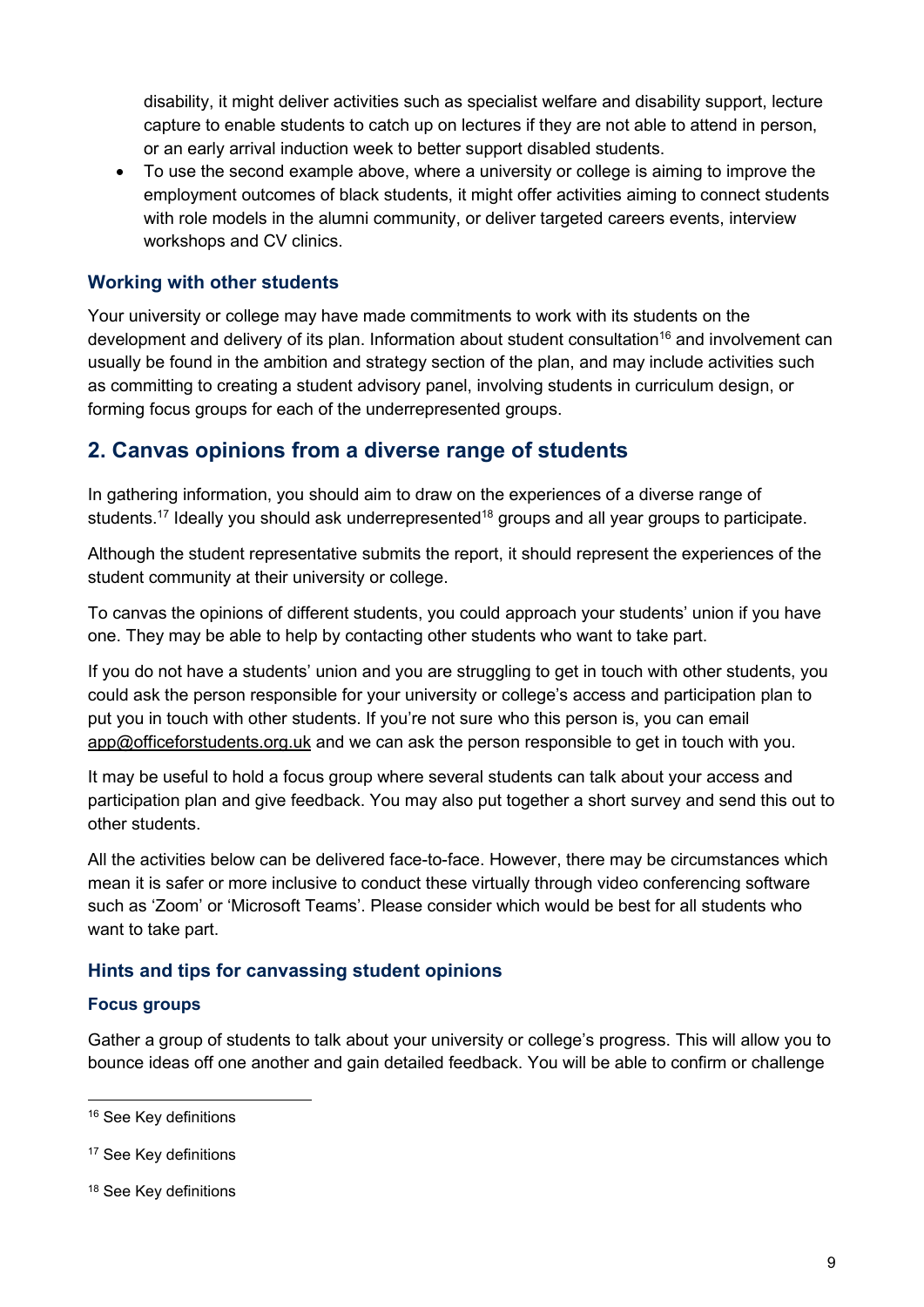each other's perceptions and think about what you want to write about in your submission. You could ask your students' union to help you arrange focus groups with a mix of students. Remember:

- You will need someone to lead and structure the session (this might be you), to make sure everyone's voice is heard.
- If you want to include a diverse range of students, you will need to think about how you advertise these sessions. For example, can you contact student societies and networks and ask them to help you get the word out?
- You should have a clear idea of your goals for the session, and you will need to explain these at the beginning for those who attend.
- It would be helpful to share an agenda in advance so those taking part will have a chance to prepare. You might want to look at the questions you will be asked to answer in the student submission<sup>19</sup> to help you decide on your agenda.
- You could also encourage those who plan to attend to read your university or college's 2019-20 access and participation plan, if they have the time.
- You may want to set some 'ground rules,' for example that those taking part shouldn't speak over each other and that everyone's contributions are equally important.
- Those taking part will feel more comfortable if they can introduce themselves at the start of the session.

#### **Survey**

Although surveys will allow you to reach more students, you may get less detailed feedback. But surveys do allow for anonymous feedback, which may encourage more students to get involved and to be honest with their responses. You could send out a survey as well as holding some focus groups. Remember:

- Have a goal in mind what do you want to find out using the survey? We encourage you to ask questions based on what your university or college has said in its 2019-20 access and participation plan.
- Consider looking at the questions you'll be asked to answer as part of the submission<sup>20</sup> to help you decide what to put in the survey (particularly sections 3 and 4).
- As well as asking specific questions, you may gain more insight into student experiences if you also include a box asking for additional thoughts.
- Try to avoid jargon the students you send the survey to will probably not have read this guidance or your university or college's access and participation plan.
- You will need time to read and consider the responses after the survey has been completed.

#### **Drop-in sessions**

You could share your university or college's access and participation plan with other students and run drop-in sessions to talk about this.

<sup>19</sup> See [www.officeforstudents.org.uk/advice-and-guidance/promoting-equal-opportunities/student](http://www.officeforstudents.org.uk/advice-and-guidance/promoting-equal-opportunities/student-submissions-for-the-monitoring-of-2019-20-access-and-participation-plans/useful-tools/)[submissions-for-the-monitoring-of-2019-20-access-and-participation-plans/useful-tools/](http://www.officeforstudents.org.uk/advice-and-guidance/promoting-equal-opportunities/student-submissions-for-the-monitoring-of-2019-20-access-and-participation-plans/useful-tools/)

<sup>&</sup>lt;sup>20</sup> See [www.officeforstudents.org.uk/advice-and-guidance/promoting-equal-opportunities/student](http://www.officeforstudents.org.uk/advice-and-guidance/promoting-equal-opportunities/student-submissions-for-the-monitoring-of-2019-20-access-and-participation-plans/useful-tools/)[submissions-for-the-monitoring-of-2019-20-access-and-participation-plans/useful-tools/](http://www.officeforstudents.org.uk/advice-and-guidance/promoting-equal-opportunities/student-submissions-for-the-monitoring-of-2019-20-access-and-participation-plans/useful-tools/)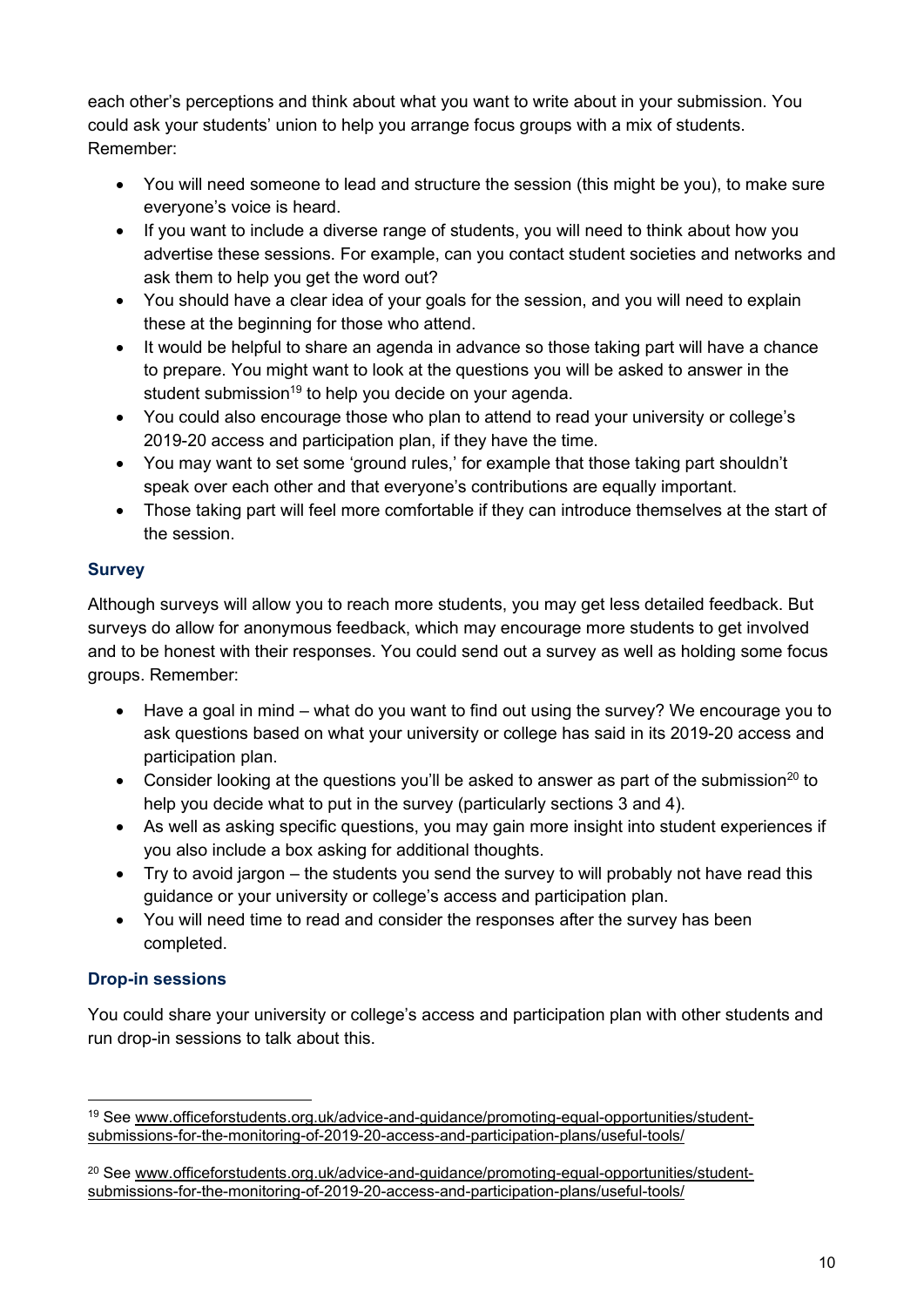These drop-in sessions could be held virtually, or you could book a room on campus and hold them face-to-face depending on the coronavirus restrictions in place at the time.

As with surveys and focus groups, it is important to have a clear goal for these sessions, and clearly advertise what they are for.

#### **Lecture 'shoutouts'**

This could be a good way of getting a wide range of students involved in this project. You could ask lecturers to briefly explain what an access and participation plan is, why it needs monitoring, and how students can get in touch with you if they want to be involved.

#### **Social media 'shoutouts'**

As with lecture 'shoutouts', using social media 'shoutouts' could be a good way to get the word out about this project. It is likely that there will be many social media pages connected to your university or college and students' union. You could get in touch with the person responsible for social media to ask if they would be willing to advertise the opportunity for students to get involved.

#### **Informal conversations**

You may wish to have more informal conversations with other students as this may lead to more honest feedback.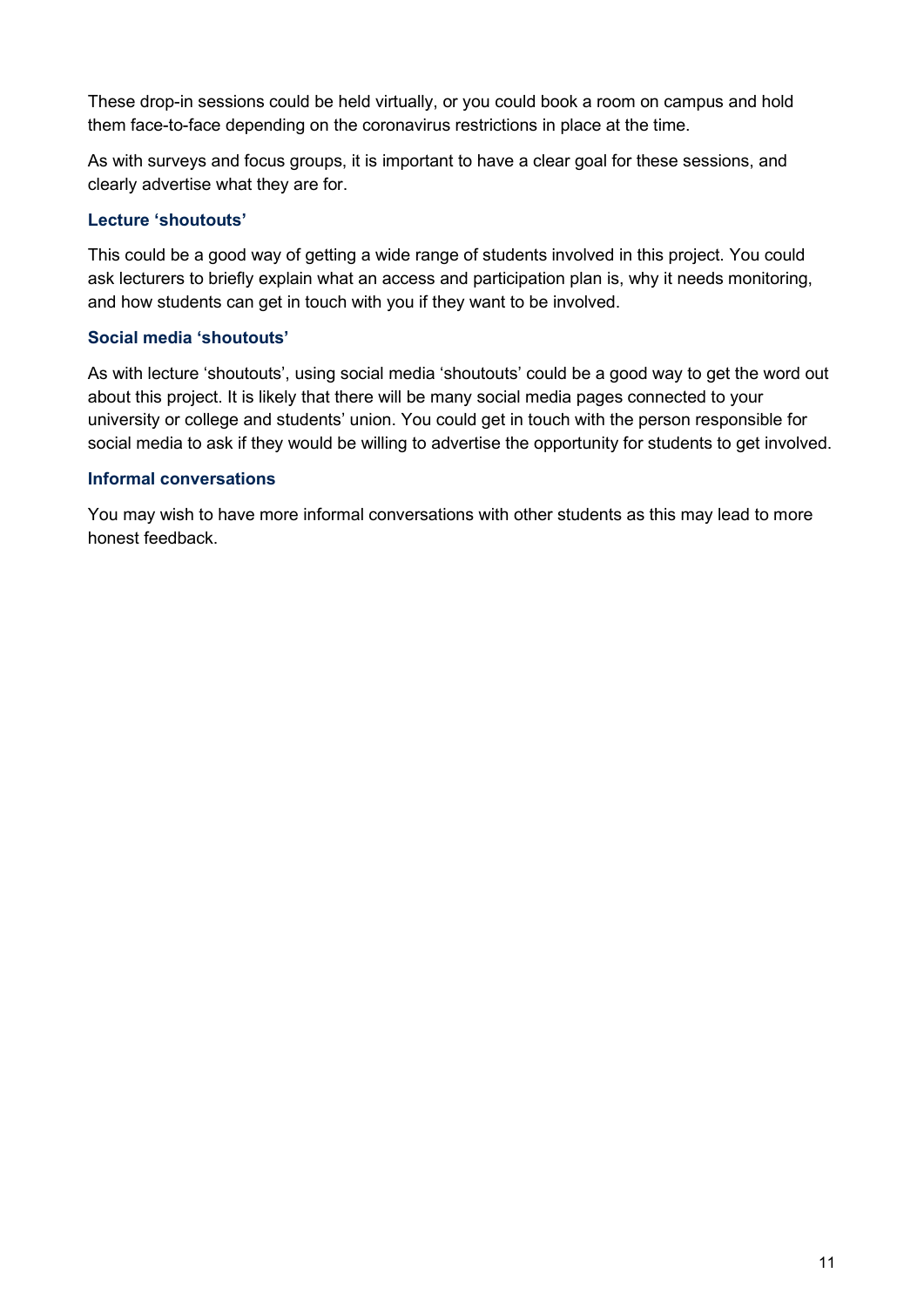## <span id="page-12-0"></span>**3. Talk to your university or college**

Once you have canvassed the opinions of a diverse range of students, we encourage you to have a conversation with your university or college about its progress in meeting the targets and commitments set out in its 2019-20 access and participation plan.

This conversation is about being a 'critical friend', in order to identify successes and challenges and assist in resolving them. To be an effective critical friend you should both support and challenge in equal measure, ensuring that your challenges are helpful and constructive. The conversation you have should be open and honest, built on mutual respect and trust.

To organise the conversation, you should get in touch with the person responsible for your university or college's access and participation plan. If you are unable to identify the most appropriate member of staff, you can email [app@officeforstudents.org.uk](mailto:app@officeforstudents.org.uk) and we can ask the person responsible for the access and participation at your university or college to get in touch with you.

We understand that you may find the idea of this conversation a bit daunting. That's why we have provided a suggested conversation guide<sup>21</sup> to help you structure the conversation. This reflects the questions we ask you to consider in your student submission.<sup>22</sup>

## **Hints and tips for talking to your university or college**

#### **Choose the right place to conduct the conversation**

If you can meet in person, make sure you meet somewhere neutral on campus. Having this conversation in the office of the member of staff you are meeting could be more daunting and make you feel less confident. Depending on the circumstances, it may be safest to meet over 'Zoom' or 'Microsoft Teams', rather than in person. Remember, although we encourage you to have a verbal conversation where possible, you can choose to conduct the conversation via email instead.

#### **Preparation is key**

It may be beneficial for both you and your university or college to send a copy of the questions you plan to ask before you meet. This will help your university or college to plan and consider its response, which could lead to a more focused discussion. Please feel free to adapt the conversation guide if you want to add or change questions.

#### **Listen and try to understand**

It is important to give your university or college the opportunity to tell you what it has and has not been able to do and explain why it may not have made expected progress in certain areas. Listen to what your university or college tells you, asking questions to enhance your understanding of

<sup>&</sup>lt;sup>21</sup> See [www.officeforstudents.org.uk/advice-and-guidance/promoting-equal-opportunities/student](http://www.officeforstudents.org.uk/advice-and-guidance/promoting-equal-opportunities/student-submissions-for-the-monitoring-of-2019-20-access-and-participation-plans/useful-tools/)[submissions-for-the-monitoring-of-2019-20-access-and-participation-plans/useful-tools/](http://www.officeforstudents.org.uk/advice-and-guidance/promoting-equal-opportunities/student-submissions-for-the-monitoring-of-2019-20-access-and-participation-plans/useful-tools/)

<sup>&</sup>lt;sup>22</sup> See [www.officeforstudents.org.uk/advice-and-guidance/promoting-equal-opportunities/student](http://www.officeforstudents.org.uk/advice-and-guidance/promoting-equal-opportunities/student-submissions-for-the-monitoring-of-2019-20-access-and-participation-plans/useful-tools/)[submissions-for-the-monitoring-of-2019-20-access-and-participation-plans/useful-tools/](http://www.officeforstudents.org.uk/advice-and-guidance/promoting-equal-opportunities/student-submissions-for-the-monitoring-of-2019-20-access-and-participation-plans/useful-tools/)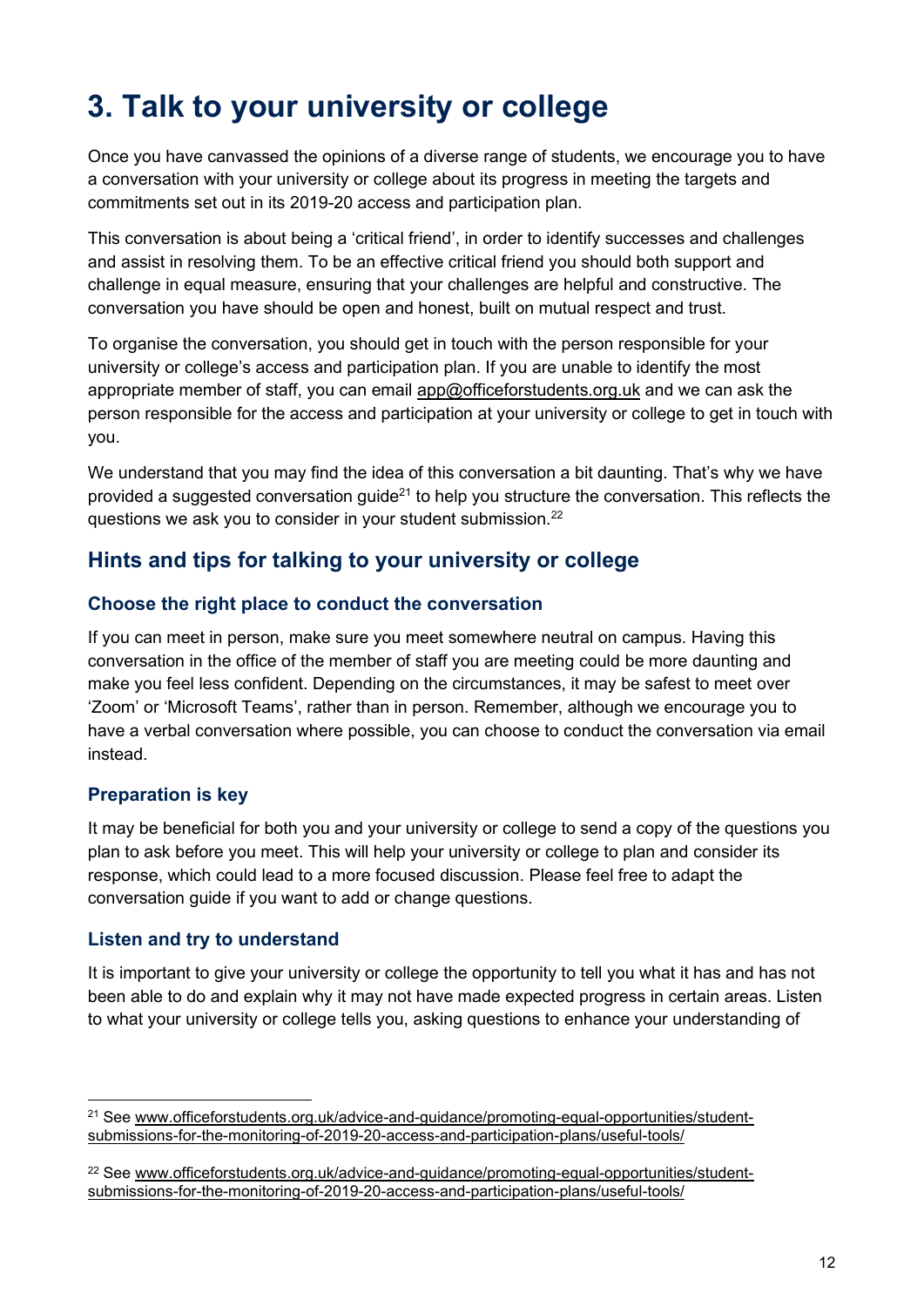what is being said. Questions will help your understanding and help your university or college think more clearly.

#### **Be constructive and not confrontational**

Where weaknesses have been identified, ask questions, try to come up with solutions and work with your university or college to identify ways to improve practice and move forward.

#### **Celebrate success**

You are acting as a 'critical friend', so do not forget to be a friend! Acknowledge what has gone well and ask questions about this to identify exactly what led to the success, so that it can be built on in future.

#### **Take your time and do not be afraid of silence**

Silences can feel uncomfortable but often they give people the time and space needed to think about what they want to say. Do not feel like you have to speak during every silence.

#### **Plan but don't script**

By all means plan and make notes of the things you want to cover, but try not to write a complete script so that you can be flexible. You will probably get more out of the conversation this way.

#### **Find strength in numbers**

You might find it helpful to invite a couple of other students to the meeting. You certainly do not have to do this alone. You could divide up the responsibilities and ask a fellow student to take notes or ensure that all the relevant points are covered, while you focus on having the conversation.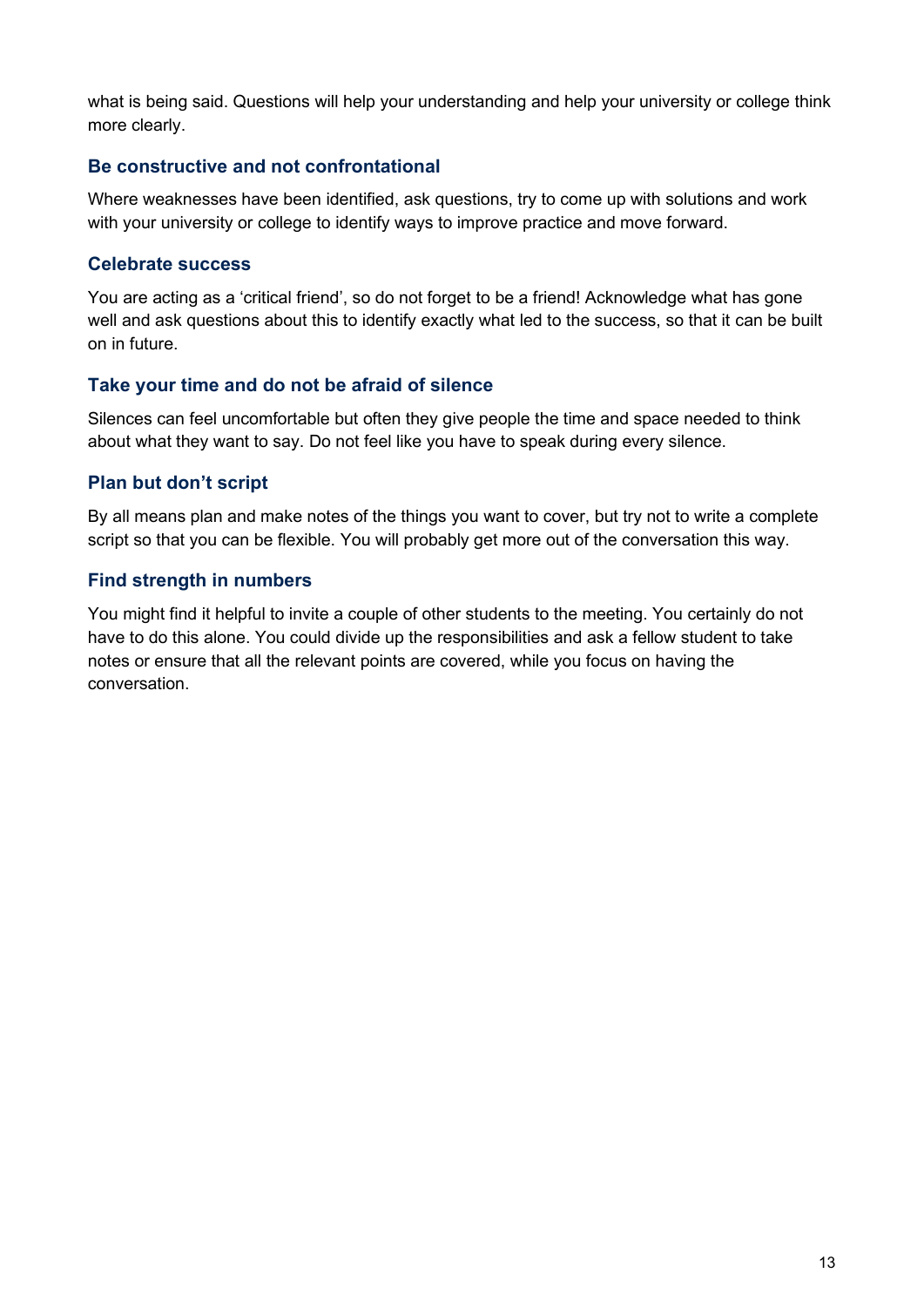## <span id="page-14-0"></span>**4. Produce and submit your report**

Once you have had the conversation with your university or college, you can choose to produce your student submission in several ways:

#### **1. Written response (survey)**

If you would like to complete your submission in writing, we have devised a survey to allow you to do this. View the survey questions.<sup>23</sup>

#### **2. A video/podcast/presentation**

You may prefer to produce a video, podcast, or presentation as your student submission. We encourage you to structure your video/podcast/presentation using the questions in the survey and conversation quide.<sup>24</sup>

Please submit your written responses or your video/podcast/presentation via the survey link sent to the student representative.

If you have any questions while you are producing your student submission, please contact us at [app@officeforstudents.org.uk.](mailto:app@officeforstudents.org.uk)

If you require any accessibility adjustments to enable you to access or complete the submission, please get in touch with us at [app@officeforstudents.org.uk.](mailto:app@officeforstudents.org.uk)

#### **Hints and tips on producing your submission**

#### **If you are completing the written survey…**

How much you write is up to you. However, we think that writing around 100-500 words per question will be enough to allow you to cover the relevant points.

Remember, you can pause your submission at any stage and come back to it later. If you want to do this, just click on 'save and continue'. You will receive a new link to your email which you can then use to continue working on the survey whenever you are ready.

Think about what you want to say before starting to fill in any answers. This will allow you to consider how to incorporate different student views into your responses.

<sup>&</sup>lt;sup>23</sup> See [www.officeforstudents.org.uk/advice-and-guidance/promoting-equal-opportunities/student](http://www.officeforstudents.org.uk/advice-and-guidance/promoting-equal-opportunities/student-submissions-for-the-monitoring-of-2019-20-access-and-participation-plans/useful-tools/)[submissions-for-the-monitoring-of-2019-20-access-and-participation-plans/useful-tools/](http://www.officeforstudents.org.uk/advice-and-guidance/promoting-equal-opportunities/student-submissions-for-the-monitoring-of-2019-20-access-and-participation-plans/useful-tools/)

<sup>&</sup>lt;sup>24</sup> See [www.officeforstudents.org.uk/advice-and-guidance/promoting-equal-opportunities/student](http://www.officeforstudents.org.uk/advice-and-guidance/promoting-equal-opportunities/student-submissions-for-the-monitoring-of-2019-20-access-and-participation-plans/useful-tools/)[submissions-for-the-monitoring-of-2019-20-access-and-participation-plans/useful-tools/](http://www.officeforstudents.org.uk/advice-and-guidance/promoting-equal-opportunities/student-submissions-for-the-monitoring-of-2019-20-access-and-participation-plans/useful-tools/)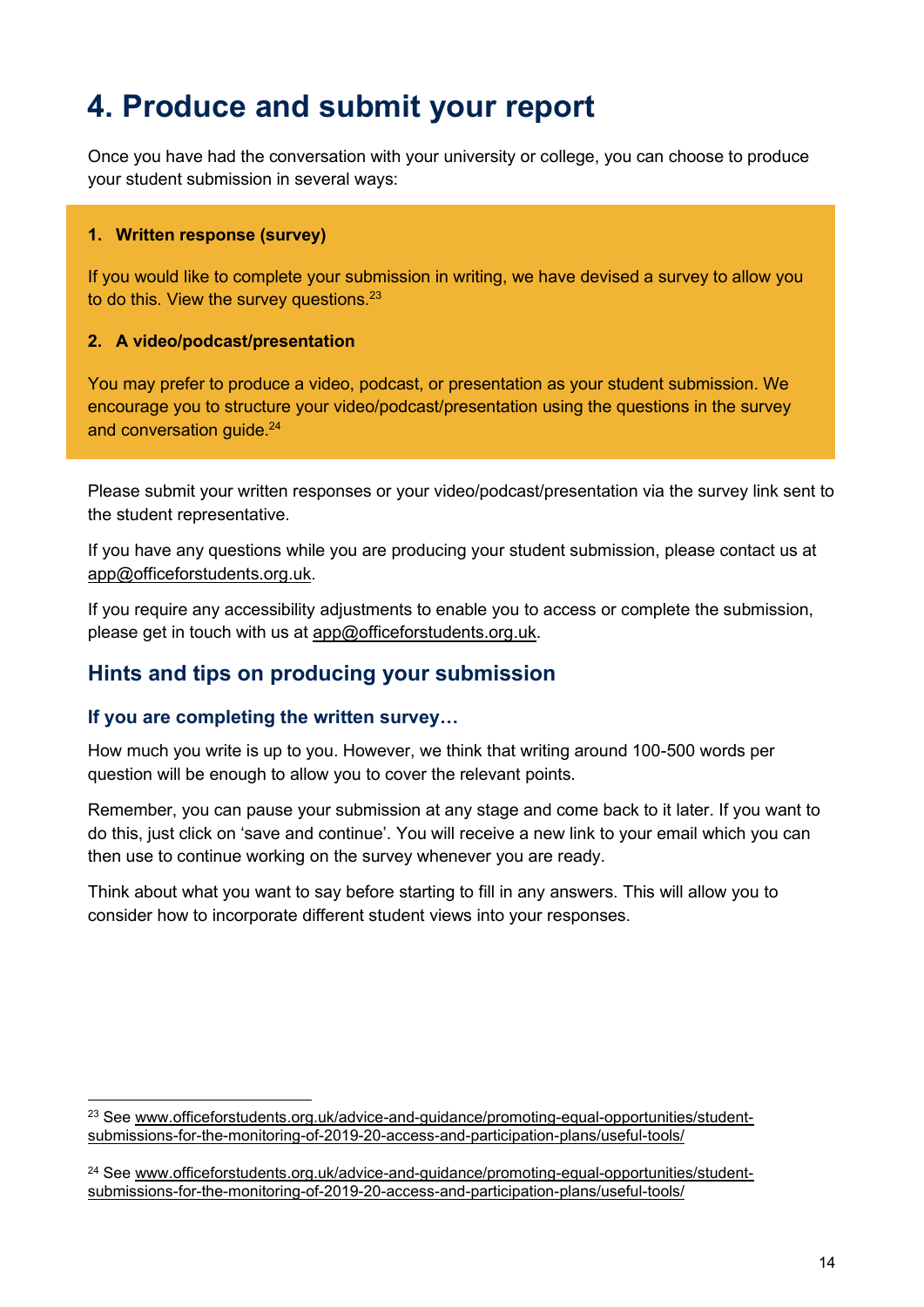#### **If you are submitting a video, podcast or presentation…**

We encourage you to use the questions on our website $25$  as a guide about what to include. You could structure your submission in three parts, covering targets, activities and then student involvement.

If the file you are trying to upload is larger than 50MB, please email [app@officeforstudents.org.uk](mailto:app@officeforstudents.org.uk) to arrange an alternative upload method. The survey will only allow you to upload files that are 50MB or smaller.

#### **Publication and data protection**

In accordance with the General Data Protection Regulation (GDPR) 2018 and Data Protection Act (DPA) 2018, please ensure that no personal information is submitted and no individual students can be identified from the data reported (including small numbers of less than five individuals).

Please contact [app@officeforstudents.org.uk](mailto:app@officeforstudents.org.uk) if you are unsure about whether you can include something in your submission.

Remember that your student submission may be published by your university or college. Your university or college should ensure that your student submission and data is processed in a way that is consistent with data protection law.

#### **Be honest and provide evidence for your points**

We would like your student submission to include honest reflections on the performance of your university or college in relation to its 2019-20 access and participation plan.

We recognise that this may include areas where you feel it has not performed as well as it could have. In these instances, we would encourage you to talk to your university or college about why you have concerns. You should try to back up what you have said with examples and evidence whenever possible.

#### **Share all your thoughts**

You will have an opportunity to share any additional comments you have, regardless of whether you submit the written survey or produce a video/podcast/presentation.

So, if you want to say something that doesn't quite fit into the structure outlined in the questions on our website, you will still be able to include this in your submission. Also, If the students you talk to have differing views about your university or college, feel free to say this in your answers, highlighting the different perspectives.

#### **Work as a team**

We recommend that you identify a couple of students to support you, to help you do the best possible job and ensure you are not overwhelmed.

<sup>&</sup>lt;sup>25</sup> See [www.officeforstudents.org.uk/advice-and-guidance/promoting-equal-opportunities/student](http://www.officeforstudents.org.uk/advice-and-guidance/promoting-equal-opportunities/student-submissions-for-the-monitoring-of-2019-20-access-and-participation-plans/useful-tools/)[submissions-for-the-monitoring-of-2019-20-access-and-participation-plans/useful-tools/](http://www.officeforstudents.org.uk/advice-and-guidance/promoting-equal-opportunities/student-submissions-for-the-monitoring-of-2019-20-access-and-participation-plans/useful-tools/)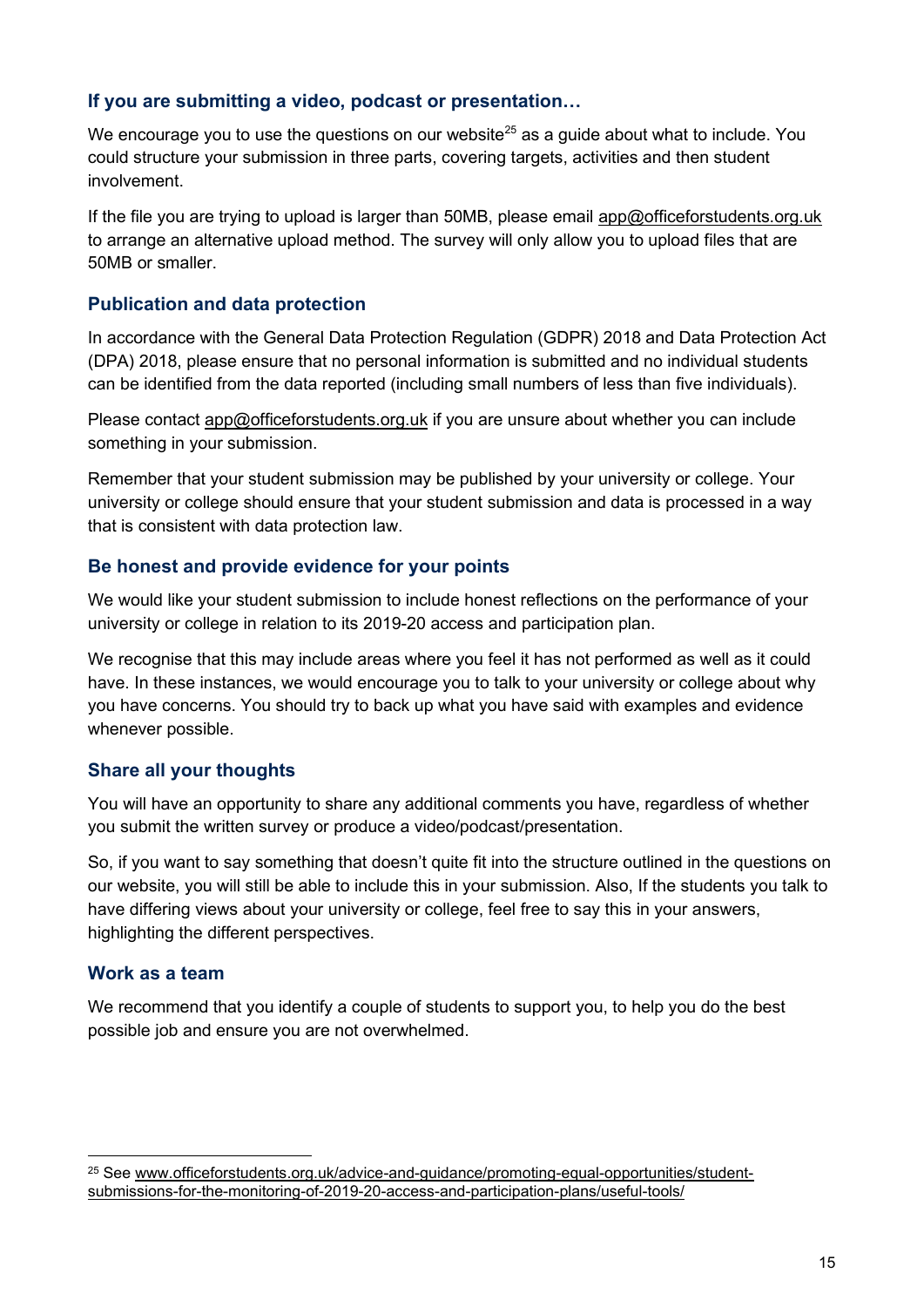## **What happens after you have completed your submission**

When you have successfully completed your student submission, you will see a thank you message, confirming that you have completed the survey. If you do not see this message, please email [app@officeforstudents.org.uk.](mailto:app@officeforstudents.org.uk)

Your submission will then be carefully considered by the OfS alongside your university or college's monitoring return. In a small number of cases, we may come back to you to clarify what has been said. This may happen if your student submission says something we are concerned about or differs greatly from the monitoring return.

Once we have finished looking at your student submission, we will send this to your university or college, who may publish it alongside its own monitoring return.

Your university or college may be provided with the opportunity to respond to the OfS on what you have said in your submission. This is why we encourage both students and universities and colleges to be open about what they have said in their reports.

If you would like to follow up with us about your student submission in the future, please email [app@officeforstudents.org.uk.](mailto:app@officeforstudents.org.uk) There are also many other opportunities for you to get involved. If you would like to hear about the other work we do at the OfS, or you are interested in receiving regular updates about our work, find out more about how to get involved.<sup>26</sup>

We really appreciate you taking the time to complete the student submission, and hope you have found this a positive experience. Your voice matters, and we are very grateful to you for using it to help us tackle inequality in higher education, for the benefit of both current and future students.

<sup>26</sup> See [www.officeforstudents.org.uk/get-involved/](http://www.officeforstudents.org.uk/get-involved/)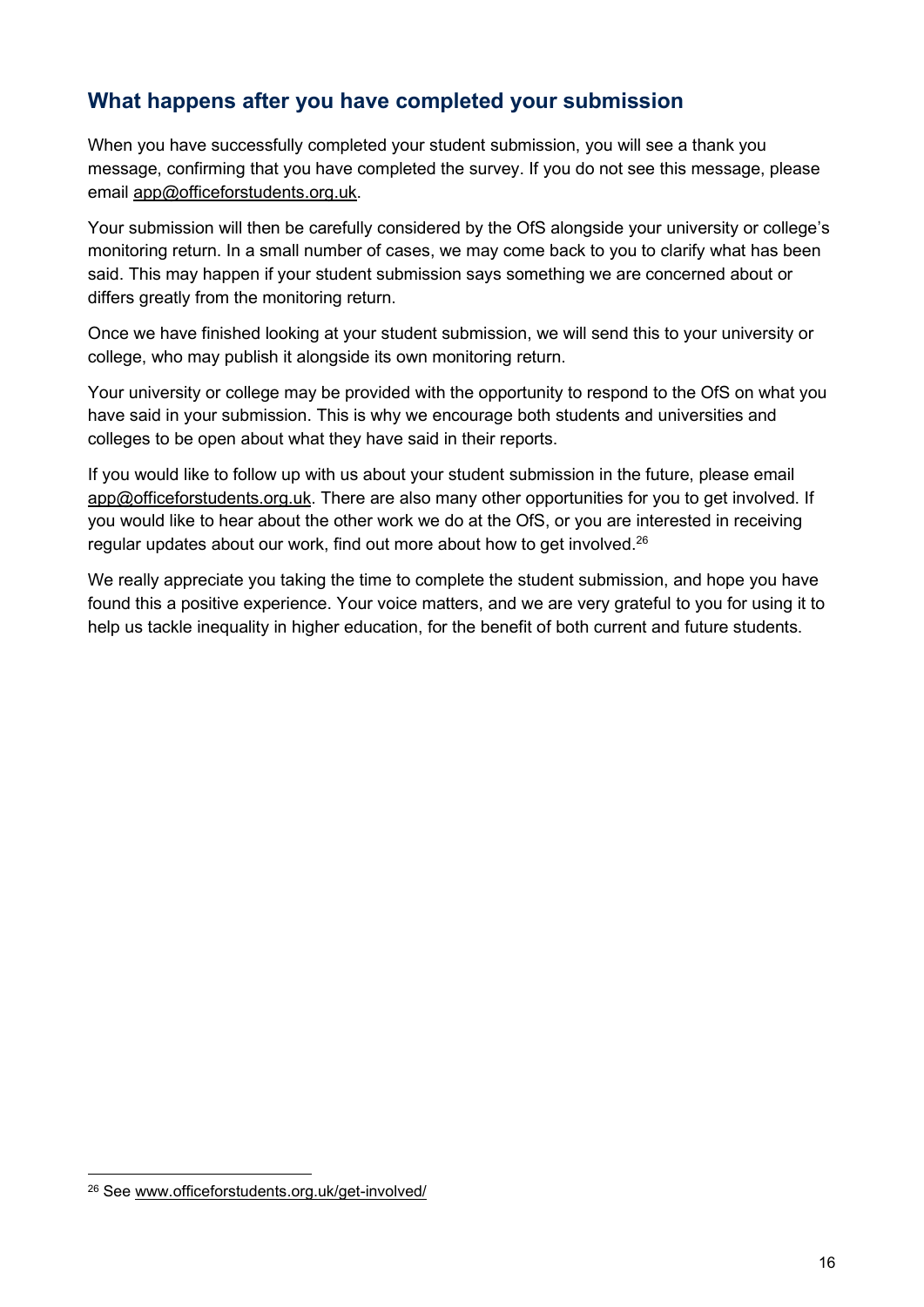## <span id="page-17-0"></span>**Key definitions**

## **Access and participation plans**

Access and participation plans set out how universities and colleges will improve equality of opportunity. They include:

- the ambitions for change held by the university or college
- what it plans to do to achieve that change
- the targets it has set
- the investment it will make to deliver the plan.

Access and participation plans must be approved by the OfS Director for Fair Access and Participation as set out in the Higher Education and Research Act 2017 (HERA).<sup>27</sup> We have published all approved plans.<sup>28</sup>

## **Access and participation plan delivery, monitoring and evaluation**

The OfS encourages universities and colleges to get students involved in the following areas:

- Access and participation plan delivery is the activities your university or college undertakes to fulfil the targets and commitments in its plan.
- Access and participation plan monitoring is how your university or college checks it is on track to deliver the targets and commitments set out in its plan. Plans should be monitored on an ongoing basis, and this should be led by senior staff at your university or college.

Access and participation plan evaluation is the work your university or college does to understand the impact of individual activities and how these can be improved to allow targets to be met more quickly.

## **Access and participation plan targets and commitments**

Access and participation plans contain targets which set out each university or college's ambitions for addressing its equality gaps. They can be found at the back of your university or college's published access and participation plan.<sup>29</sup>

In addition to setting targets, each university and college will have made other commitments in its access and participation plan. These may include, for example, commitments to undertake specific activities or consult students in particular ways.

<sup>27</sup> See [www.legislation.gov.uk/ukpga/2017/29/contents/enacted](http://www.legislation.gov.uk/ukpga/2017/29/contents/enacted)

<sup>&</sup>lt;sup>28</sup> See [www.officeforstudents.org.uk/advice-and-guidance/the-register/search-for-access-and-participation](http://www.officeforstudents.org.uk/advice-and-guidance/the-register/search-for-access-and-participation-plans/#/AccessPlans/)[plans/#/AccessPlans/](http://www.officeforstudents.org.uk/advice-and-guidance/the-register/search-for-access-and-participation-plans/#/AccessPlans/)

<sup>&</sup>lt;sup>29</sup> See [www.officeforstudents.org.uk/advice-and-guidance/the-register/search-for-access-and-participation](http://www.officeforstudents.org.uk/advice-and-guidance/the-register/search-for-access-and-participation-plans/#/AccessPlans/)[plans/#/AccessPlans/](http://www.officeforstudents.org.uk/advice-and-guidance/the-register/search-for-access-and-participation-plans/#/AccessPlans/)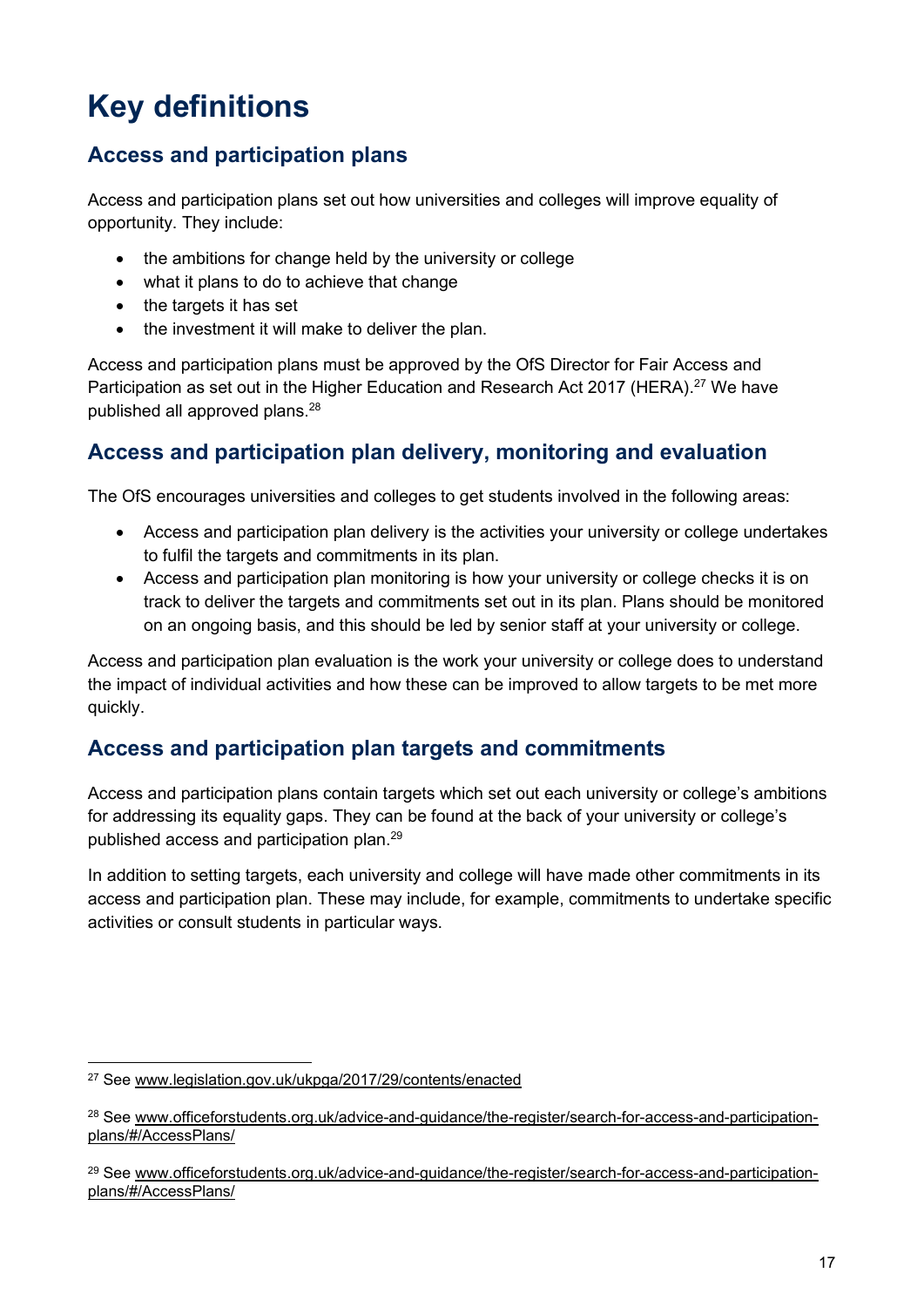### **Access, success and progression measures**

Access, success and progression measures refer to the activities that each university and college undertook in 2019-20 to achieve its goals and contribute to the priorities the OfS has identified for access and participation:

- Access activities or 'measures' will seek to reduce gaps in access between student groups. This might include outreach work with young people and strategic relationships with schools.
- Continuation or attainment activities or 'measures' will seek to reduce gaps in continuation and attainment between student groups. This might include efforts to refresh curricula to be more inclusive, enhance personal tutoring support, or provide support for mental health and wellbeing.
- Progression activities or 'measures' will seek to reduce gaps in progression between student groups. This might include offering work-based learning, placements, or professional mentoring.

These activities would usually be aimed at specific underrepresented group(s) depending on the targets at the university or college.

## **Diverse range of students**

Student submissions should incorporate views from a diverse range of students. This might include students from underrepresented groups, commuter students, part-time and full-time students. It should also include student views from different year groups.

## **Equality gaps**

There are inequalities<sup>30</sup> between different groups in higher education. Some groups of people are less likely to achieve the qualifications needed to study in higher education and these gaps in achievement are apparent from a young age. There is also inequality between groups once they get into higher education where some people are more likely to do well than others, even when their prior academic performance is the same. We have set ambitious and long-term targets $31$  for universities and colleges to eliminate these equality gaps.

### **Monitoring return**

This is the report that each university or college produces to provide a commentary on progress made in delivering its access and participation plan. We have published guidance for universities and colleges on how to complete the monitoring return.<sup>32</sup>

<sup>&</sup>lt;sup>30</sup> See [www.officeforstudents.org.uk/advice-and-guidance/promoting-equal-opportunities/our-approach-to](http://www.officeforstudents.org.uk/advice-and-guidance/promoting-equal-opportunities/our-approach-to-access-and-participation/the-challenge/)[access-and-participation/the-challenge/](http://www.officeforstudents.org.uk/advice-and-guidance/promoting-equal-opportunities/our-approach-to-access-and-participation/the-challenge/)

<sup>31</sup> See [www.officeforstudents.org.uk/about/measures-of-our-success/participation-performance-measures/](http://www.officeforstudents.org.uk/about/measures-of-our-success/participation-performance-measures/)

<sup>32</sup> See [www.officeforstudents.org.uk/advice-and-guidance/promoting-equal-opportunities/access-and](http://www.officeforstudents.org.uk/advice-and-guidance/promoting-equal-opportunities/access-and-participation-plan-monitoring/monitoring-return-and-impact-report/)[participation-plan-monitoring/monitoring-return-and-impact-report/](http://www.officeforstudents.org.uk/advice-and-guidance/promoting-equal-opportunities/access-and-participation-plan-monitoring/monitoring-return-and-impact-report/)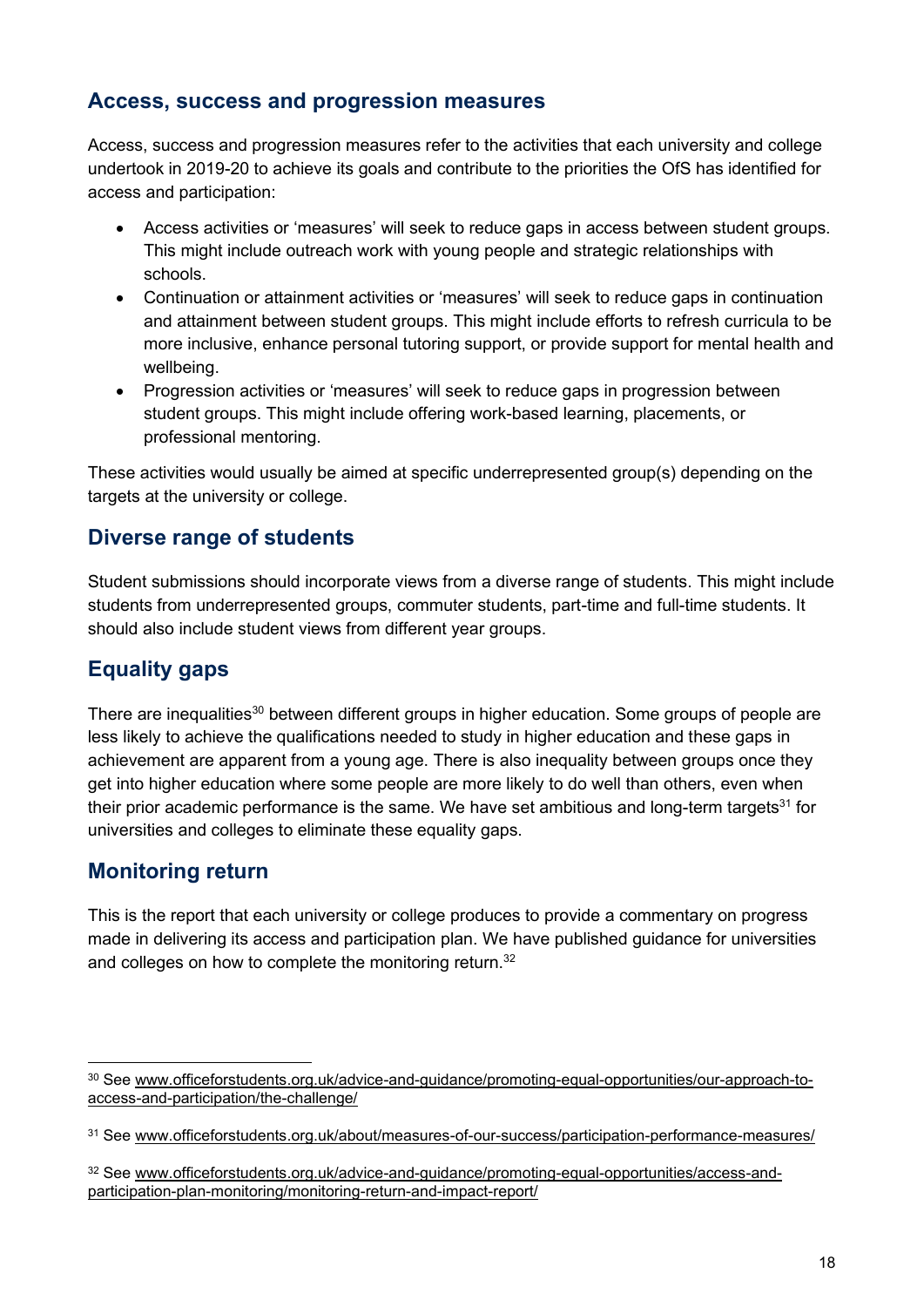## **OfS access and participation plan monitoring**

The OfS monitors each university and college to ensure it is making expected progress towards the targets and commitments in its plan. In addition, we also want to know if each university and college is taking all reasonable steps to comply with the provisions of the plan.

## **Student consultation**

Universities and colleges are expected to demonstrate how students from a range of backgrounds have had the opportunity to express their views about the content of the access and participation plan before it was submitted for approval. Universities and colleges are also encouraged to involve students in the delivery, monitoring and evaluation of the plan. In plans, this activity is often referred to as student consultation. This may include activities such as committing to creating a student advisory panel, involving students in curriculum design, or forming focus groups for each of the underrepresented groups.

### **Student representative**

The student representative will be the lead contact for the student submission. This person can be a staff member of the students' union or representative body, such as the president or vicepresident. They can also be a current student in any year of study. Only one student representative can be nominated per university or college.

Although the student representative is the person responsible for coordinating and submitting the student submission, they are not expected to write the entire submission.

## **Student submission**

The independent and optional report which enables students to reflect and comment on progress made by their university or college in delivering its access and participation plan.

## **Underrepresented students**

Groups of students who share one or more of the following characteristics where data shows there are gaps in equality of opportunity in relation to access, success or progression:

- students from geographical areas where participation in higher education is low based on POLAR data<sup>33</sup>
- students from a household with low income below £25,000 per year
- students from areas where there are high levels of deprivation, or from low socioeconomic status backgrounds – this can relate to income, education and occupation, and is not based on the idea of 'social class'
- some black, Asian and minority ethnic (BAME) students<sup>34</sup>

<sup>33</sup> See [www.officeforstudents.org.uk/data-and-analysis/young-participation-by-area/](http://www.officeforstudents.org.uk/data-and-analysis/young-participation-by-area/)

<sup>34</sup> See [www.officeforstudents.org.uk/advice-and-guidance/promoting-equal-opportunities/effective](http://www.officeforstudents.org.uk/advice-and-guidance/promoting-equal-opportunities/effective-practice/black-asian-and-minority-ethnic-students/)[practice/black-asian-and-minority-ethnic-students/](http://www.officeforstudents.org.uk/advice-and-guidance/promoting-equal-opportunities/effective-practice/black-asian-and-minority-ethnic-students/)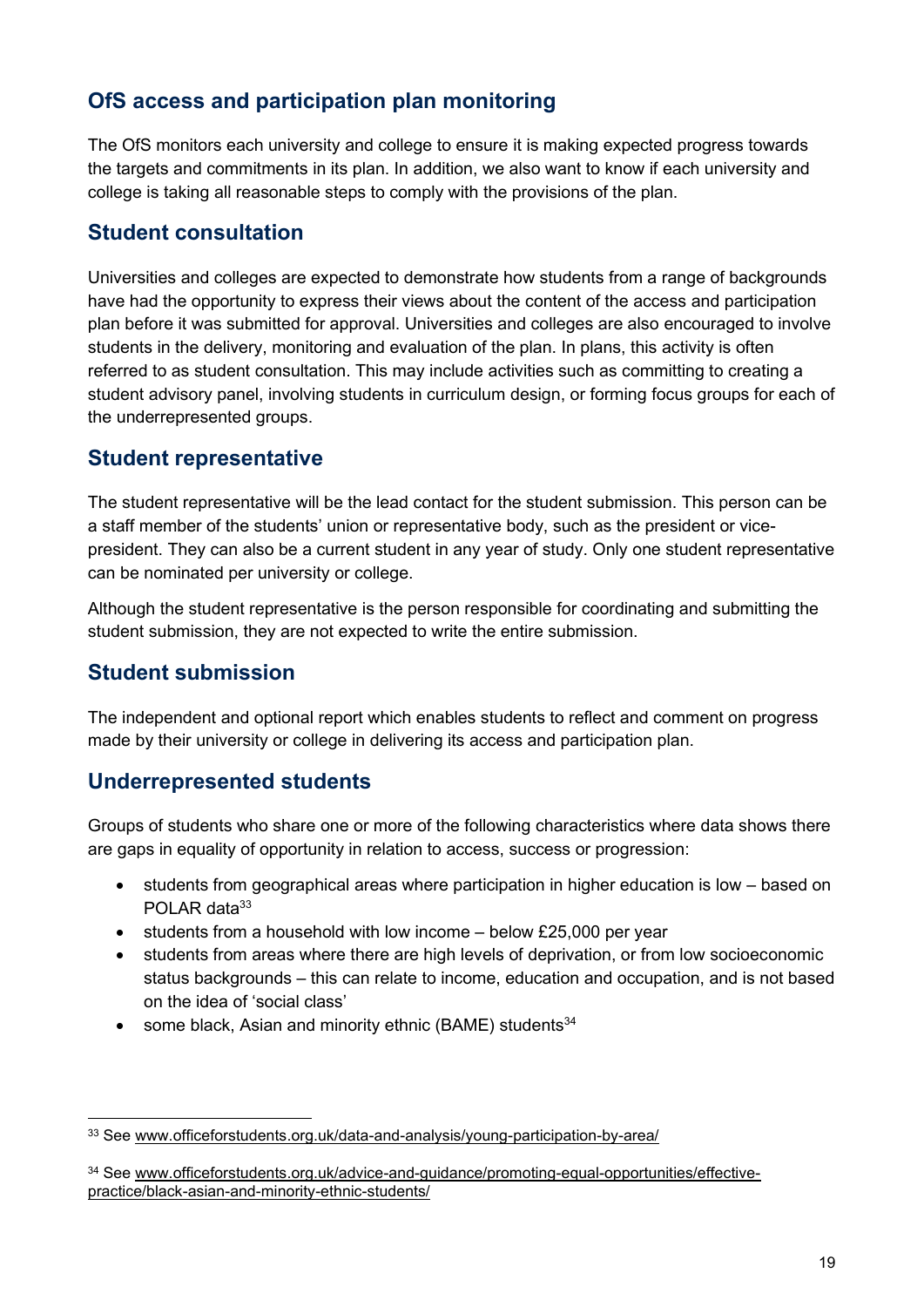- mature students<sup>35</sup> those over the age of 21 when they enter higher education
- disabled students<sup>36</sup> those who have declared at least one disability
- care leavers<sup>37</sup> young people who have been 'looked after' for at least 13 weeks by a local authority at some point since they were 14 years old, and were in care on or after their sixteenth birthday.

There are also additional groups of students with particular equality gaps and support needs. Some universities and colleges also talk about these groups:

- $\bullet$  carers<sup>38</sup>
- people estranged from their families $39$
- people from Gypsy, Roma and Traveller communities $40$
- $\bullet$  refugees<sup>41</sup>
- children from military families.<sup>42</sup>

<sup>&</sup>lt;sup>35</sup> See [www.officeforstudents.org.uk/advice-and-guidance/promoting-equal-opportunities/effective](http://www.officeforstudents.org.uk/advice-and-guidance/promoting-equal-opportunities/effective-practice/mature-students/)[practice/mature-students/](http://www.officeforstudents.org.uk/advice-and-guidance/promoting-equal-opportunities/effective-practice/mature-students/)

<sup>&</sup>lt;sup>36</sup> See [www.officeforstudents.org.uk/advice-and-guidance/promoting-equal-opportunities/effective](http://www.officeforstudents.org.uk/advice-and-guidance/promoting-equal-opportunities/effective-practice/disabled-students/)[practice/disabled-students/](http://www.officeforstudents.org.uk/advice-and-guidance/promoting-equal-opportunities/effective-practice/disabled-students/)

<sup>&</sup>lt;sup>37</sup> See [www.officeforstudents.org.uk/advice-and-guidance/promoting-equal-opportunities/effective](http://www.officeforstudents.org.uk/advice-and-guidance/promoting-equal-opportunities/effective-practice/care-leavers/)[practice/care-leavers/](http://www.officeforstudents.org.uk/advice-and-guidance/promoting-equal-opportunities/effective-practice/care-leavers/)

<sup>38</sup> See [www.officeforstudents.org.uk/advice-and-guidance/promoting-equal-opportunities/effective](http://www.officeforstudents.org.uk/advice-and-guidance/promoting-equal-opportunities/effective-practice/carers/)[practice/carers/](http://www.officeforstudents.org.uk/advice-and-guidance/promoting-equal-opportunities/effective-practice/carers/)

<sup>&</sup>lt;sup>39</sup> See [www.officeforstudents.org.uk/advice-and-guidance/promoting-equal-opportunities/effective](http://www.officeforstudents.org.uk/advice-and-guidance/promoting-equal-opportunities/effective-practice/estranged-students/)[practice/estranged-students/](http://www.officeforstudents.org.uk/advice-and-guidance/promoting-equal-opportunities/effective-practice/estranged-students/)

<sup>40</sup> See [www.officeforstudents.org.uk/advice-and-guidance/promoting-equal-opportunities/effective](http://www.officeforstudents.org.uk/advice-and-guidance/promoting-equal-opportunities/effective-practice/gypsy-roma-and-traveller-communities/)[practice/gypsy-roma-and-traveller-communities/](http://www.officeforstudents.org.uk/advice-and-guidance/promoting-equal-opportunities/effective-practice/gypsy-roma-and-traveller-communities/)

<sup>41</sup> See [www.officeforstudents.org.uk/advice-and-guidance/promoting-equal-opportunities/effective](http://www.officeforstudents.org.uk/advice-and-guidance/promoting-equal-opportunities/effective-practice/refugees/)[practice/refugees/](http://www.officeforstudents.org.uk/advice-and-guidance/promoting-equal-opportunities/effective-practice/refugees/)

<sup>42</sup> See [www.officeforstudents.org.uk/advice-and-guidance/promoting-equal-opportunities/effective](http://www.officeforstudents.org.uk/advice-and-guidance/promoting-equal-opportunities/effective-practice/children-from-military-families/)[practice/children-from-military-families/](http://www.officeforstudents.org.uk/advice-and-guidance/promoting-equal-opportunities/effective-practice/children-from-military-families/)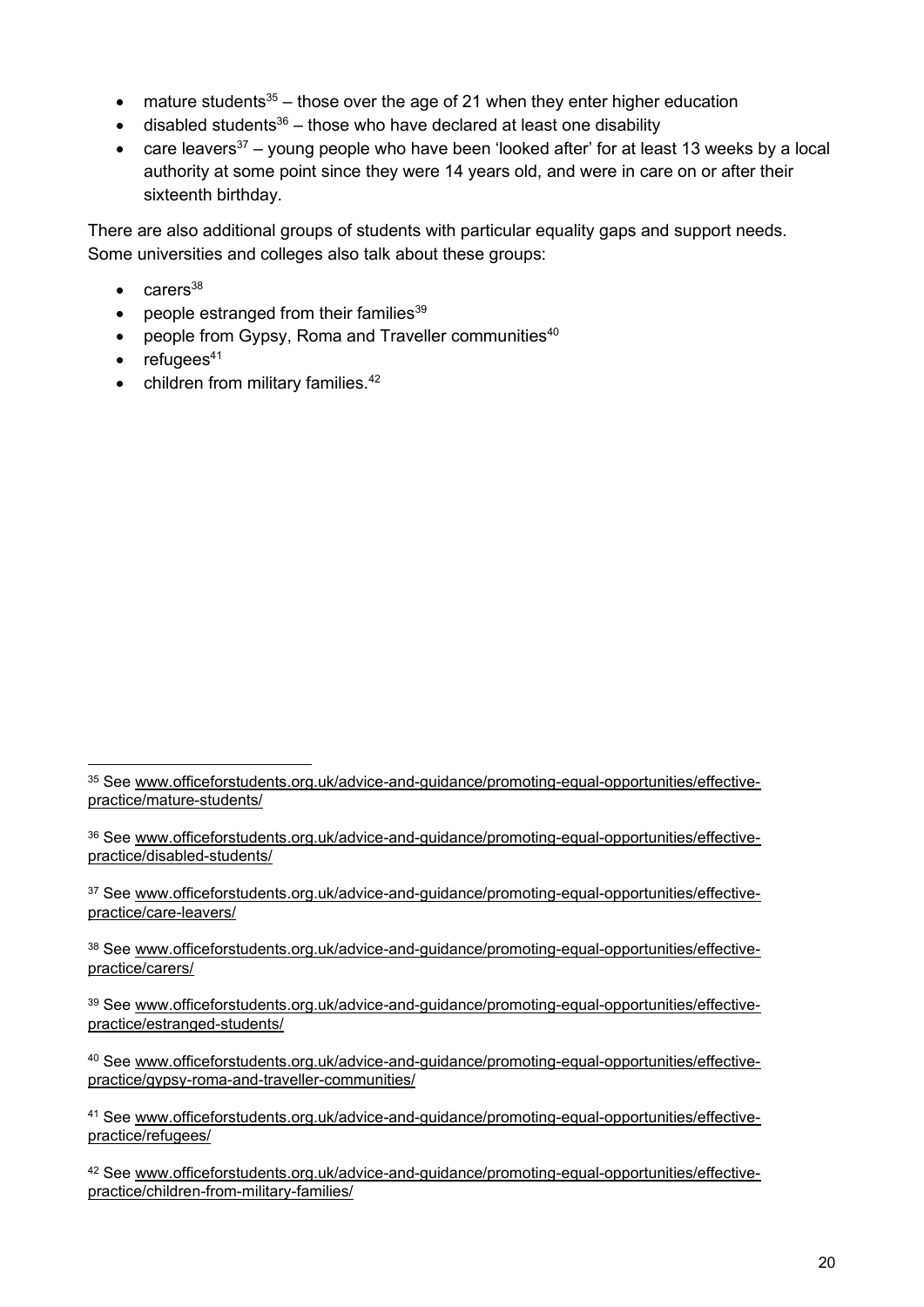

© The Office for Students copyright 2020

This publication is available under the Open Government Licence 3.0 except where it indicates that the copyright for images or text is owned elsewhere.